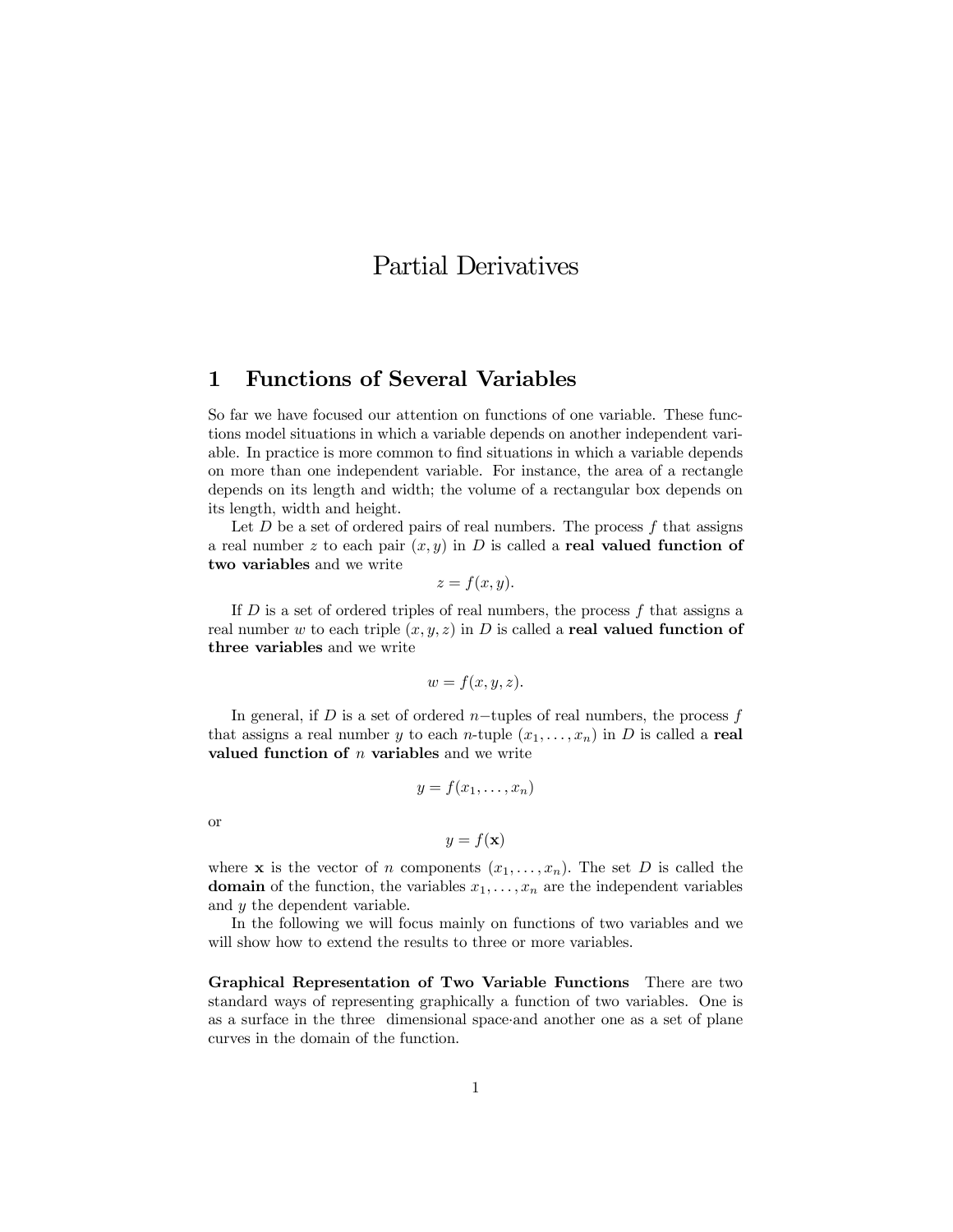**3D Graph** The graph of a function of two variables  $f$  and domain  $D$  is the set of points  $(x, y, z)$  in the three dimensional space such that

$$
z = f(x, y)
$$
 and  $(x, y) \in D$ .

This set represents a three dimensional surface whose projection on the  $xy$ plane is the domain D.We note that not all surfaces represent a function of two variables. As in the case of curves and one variable functions they must satisfy the vertical test. For instance, the top half of a sphere meets the test but not the whole sphere, so the sphere can not represent a single function of two variables.

Example 1 Graph the function

$$
z = 3 + \sqrt{1 - x^2 - y^2}
$$

and find its domain.

Solution The equation

$$
x^2 + y^2 + (z - 3)^2 = 1
$$

represents all points whose distance to the point  $(0, 0, 3)$  is 1, i.e. the sphere of radius 1 and center at  $(0, 0, 3)$ .

Solving for z we obtain

$$
z = 3 \pm \sqrt{1 - x^2 - y^2}.
$$

Therefore, the graph of the function

$$
z = 3 + \sqrt{1 - x^2 - y^2}
$$

is the top half the sphere of radius 1 centered at  $(0, 0, 3)$ .

Level Curves and Contour Lines A level curve of a function of two variables f is the set of points  $(x, y)$  in the domain D of f such that the function has a constant value  $f(x, y) = c$ . The level curves are plane curves in the function's domain. Plotting different level curves we obtain a two dimensional representation of the surface  $z = f(x, y)$ .

The actual curve in space where the plane  $z = c$  cuts the surface  $z = f(z, y)$ is called a contour line. Level curves are the projection of the contour lines on the xy plane.

Example 2 Show that the level curves of the surface

$$
z = 3 + \sqrt{1 - x^2 - y^2}
$$

are circles. Find the level curve corresponding to  $c = 7/2$ .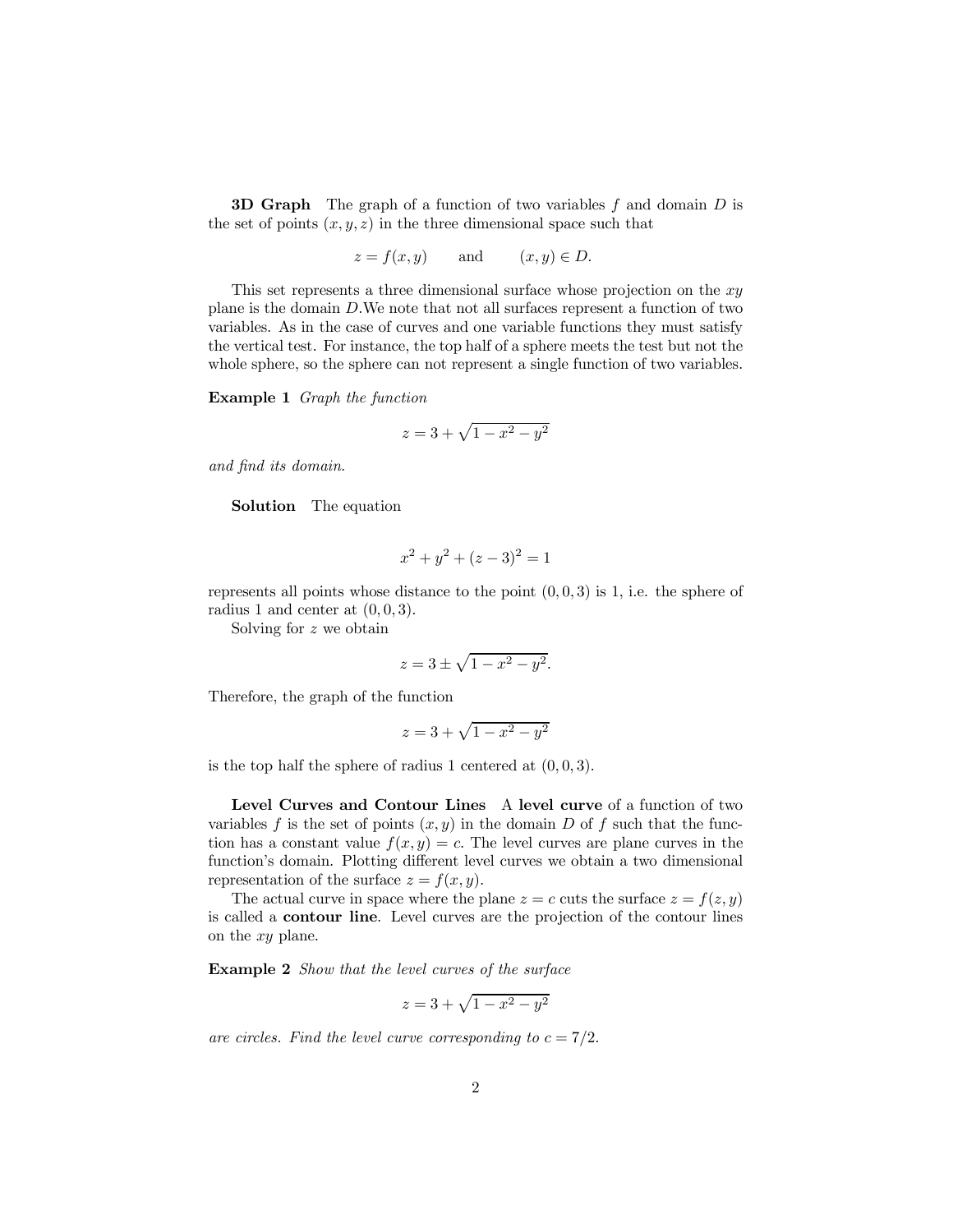**Solution** For every  $3 \leq c \leq 4$  we have

$$
c = 3 + \sqrt{1 - x^2 - y^2}
$$

or

$$
x^2 + y^2 = 1 - (c - 3)^2.
$$

This curves are circles of radius  $r = \sqrt{1 - (c - 3)^2}$ . In particular for  $c = 7/2$ the corresponding level curve is the circle

$$
x^{2} + y^{2} = 1 - \left(\frac{7}{2} - 3\right)^{2} = \frac{3}{4}.
$$

Representation of Three Variable Functions by Level Surfaces To represent the graph of function of three variables a fourth dimension is needed. Since a representation in a 4D space is not possible we try to extend the idea of level curves to functions of three variables.

A level surface of a function of three variables f is the set of points  $(x, y, z)$ in the domain D of f such that the function has a constant value  $f(x, y, z) =$ c. These points make a surface in the function's domain. Plotting different level surfaces we obtain a three dimensional representation of the function  $w =$  $f(x, y, z)$ . We can fake the fourth dimension adding color.

Example 3 Describe the level surfaces of the function

$$
w = f(x, y, z) = x^2 + y^2 + z^2.
$$

Solution This function represents the square of the distance from a point  $(x, y, z)$  in the three dimensional space to the origin. For every  $k > 0$  the level surface

$$
x^2 + y^2 + z^2 = k
$$

is a sphere of radius  $R = \sqrt{k}$  centered at the origin.

# 2 Limits and Continuity

We start with an informal definition of limit of a multivariable function and then we define continuity in terms of limits.

Informal Definition of Limit We say that a function of two variables

 $z = f(x, y)$  approaches a limit L as  $(x, y)$  approaches  $(x_0, y_0)$  and write

$$
\lim_{(x,y)\to(x_0,y_0)} f(x,y) = L
$$

if the values of  $f(x, y)$  lie arbitrarily close to L for all points  $(x, y)$  sufficiently close to  $(x_0, y_0)$ .

It can be shown that limits of functions of two variables follow the same rules as functions of a single variable in regard to sum, product, quotient and powers.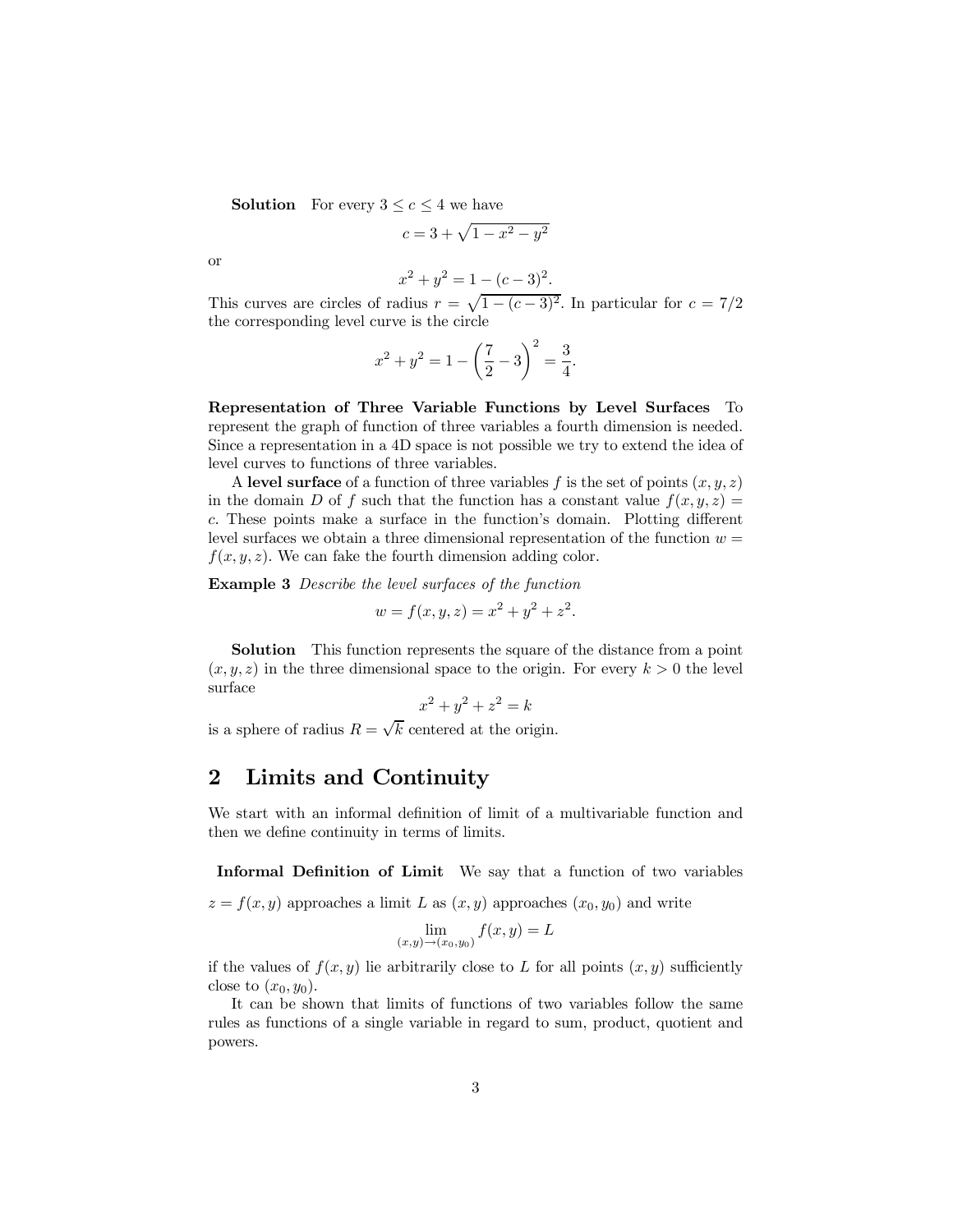Continuity A function of two variables  $z = f(x, y)$  is continuous at the **point**  $(x_0, y_0)$  if and only if

- 1. f is defined at  $(x_0, y_0)$ ,
- 2. the limit of f as  $(x, y)$  approaches  $(x_0, y_0)$  exists, and
- 3. the limit coincides with the value of f at  $(x_0, y_0)$ , i.e.

$$
\lim_{(x,y)\to(x_0,y_0)} f(x,y) = f(x_0,y_0).
$$

A function is continuous if it is continuous at every point of its domain. Functions defined by elementary expressions (polynomials, rational expressions, algebraic expressions, trigonometric functions, exponential and logarithms,....) are continuous at every point at which they are defined.

Directional Limits Let  $z = f(x, y)$  a function of two variables and  $\Gamma_{\mathbf{u}}$  the line that goes trough the point  $(x_0, y_0)$  in the direction of the vector  $\mathbf{u} = m\,\mathbf{i} + n\,\mathbf{j}$ . The limit of f at  $(x_0, y_0)$  in the direction **u** is the limit of f as  $(x, y)$  approaches  $(x_0, y_0)$  along the line Γ, i.e.

$$
L_{\mathbf{u}} = \lim_{\substack{(x,y)\to(x_0,y_0)\\(x,y)\in\Gamma_{\mathbf{u}}}} f(x,y) = \lim_{t\to 0} f(x_0+mt,y_0+nt).
$$

If f has a limit L as  $(x, y)$  approaches  $(x_0, y_0)$ , i.e. if

$$
\lim_{(x,y)\to(x_0,y_0)} f(x,y) = L
$$

then all directional limits of f at  $(x_0, y_0)$  exist and are equal to L. Actually the limit along any path through  $(x_0, y_0)$  exists and is equal to L. This property can be used to prove the nonexistence of a limit.

Directional Limits and the Nonexistence of Limit If a function has

different limits along two different directions (or paths) as  $(x, y)$  approaches  $(x_0, y_0)$  then the limit of f as  $(x, y)$  approaches  $(x_0, y_0)$  does not exist.

### 3 Partial Derivatives

Partial derivatives are used to analyze how changes in one of the independent variables affect the dependent variable.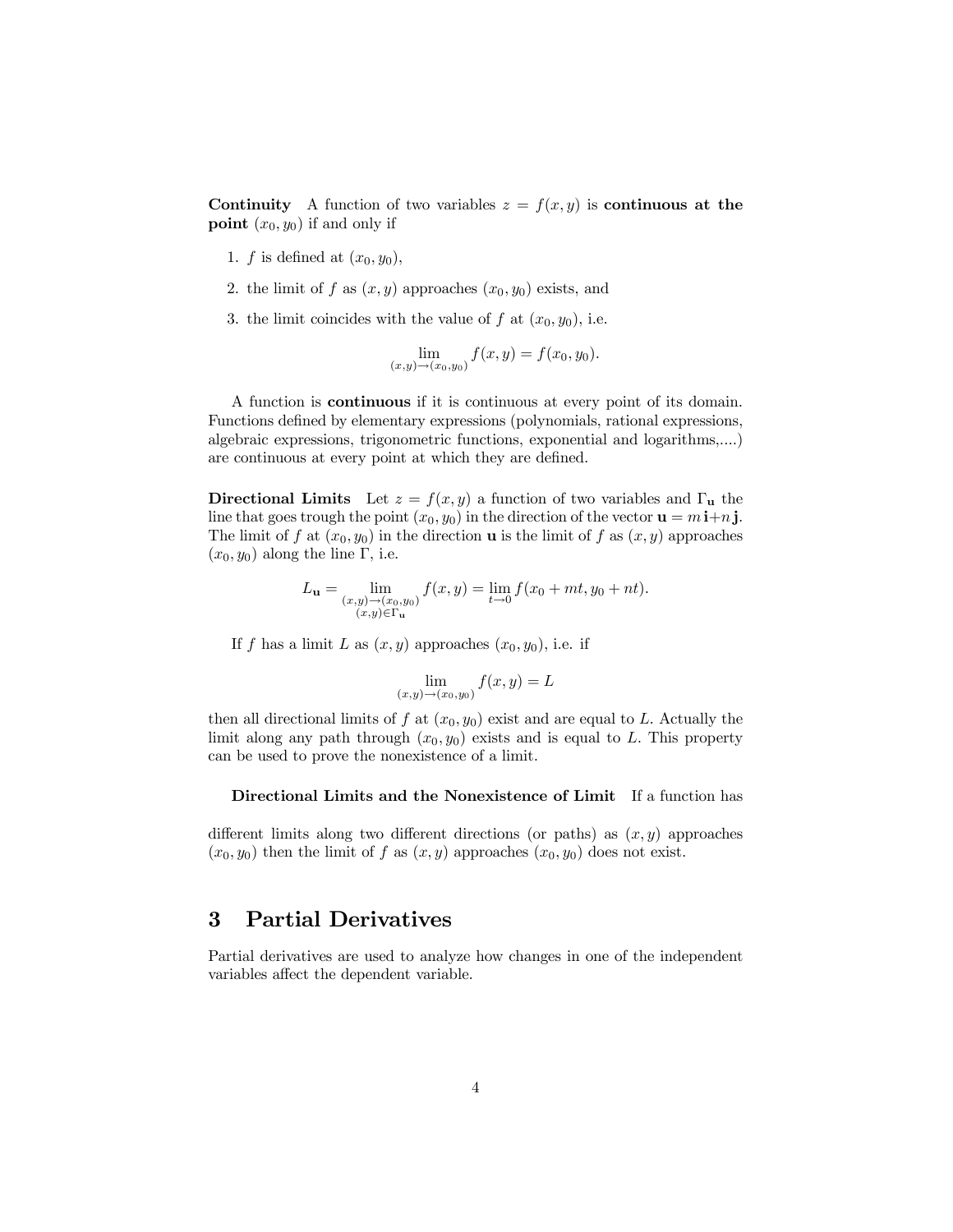#### Definition and Notation

**Definition 4** Given a function of two variables  $z = f(x, y)$  we define the **par**tial derivative of f with respect to x at the point  $(x_0, y_0)$  as

$$
\frac{\partial f}{\partial x}\bigg|_{(x_0,y_0)} = \lim_{\Delta x \to 0} \frac{f(x_0 + \Delta x, y_0) - f(x_0, y_0)}{\Delta x}
$$

and the **partial derivative of f with respect to** y at the point  $(x_0, y_0)$  as

$$
\frac{\partial f}{\partial y}\bigg|_{(x_0,y_0)} = \lim_{\Delta y \to 0} \frac{f(x_0,y_0 + \Delta y) - f(x_0,y_0)}{\Delta y}
$$

provided the limits exist.

**Meaning** The partial derivative with respect to x at a point  $(x_0, y_0)$  is a

number. This number represents:

- The rate of change at the point  $(x_0, y_0)$  of the dependent variable z with respect to the independent variable  $x$  when the other independent variable y is kept constant.
- The slope of the tangent line at the point  $(x_0, y_0)$  to the intersection curve of the surface  $z = f(x, y)$  and the vertical plane  $y = y_0$ .

In the same way, the partial derivative with respect to y at a point  $(x_0, y_0)$ represents:

- The rate of change at the point  $(x_0, y_0)$  of the dependent variable z with respect to the independent variable y when the other independent variable x is kept constant.
- The slope of the tangent line at the point  $(x_0, y_0)$  to the intersection curve of the surface  $z = f(x, y)$  and the vertical plane  $x = x_0$ .

**Other Notation** The partial derivative with respect to x at  $(x_0, y_0)$  is also

denoted by

$$
\frac{\partial f}{\partial x}(x_0, y_0), \qquad f_x(x_0, y_0), \qquad \frac{\partial z}{\partial x}(x_0, y_0), \qquad z_x(x_0, y_0).
$$

When the partial derivative with respect to  $x$  is calculated at a generic point  $(x, y)$  the partial derivative is a two variable function in itself and we just write

$$
\frac{\partial f}{\partial x}, \qquad f_x, \qquad \frac{\partial z}{\partial x}, \qquad z_x.
$$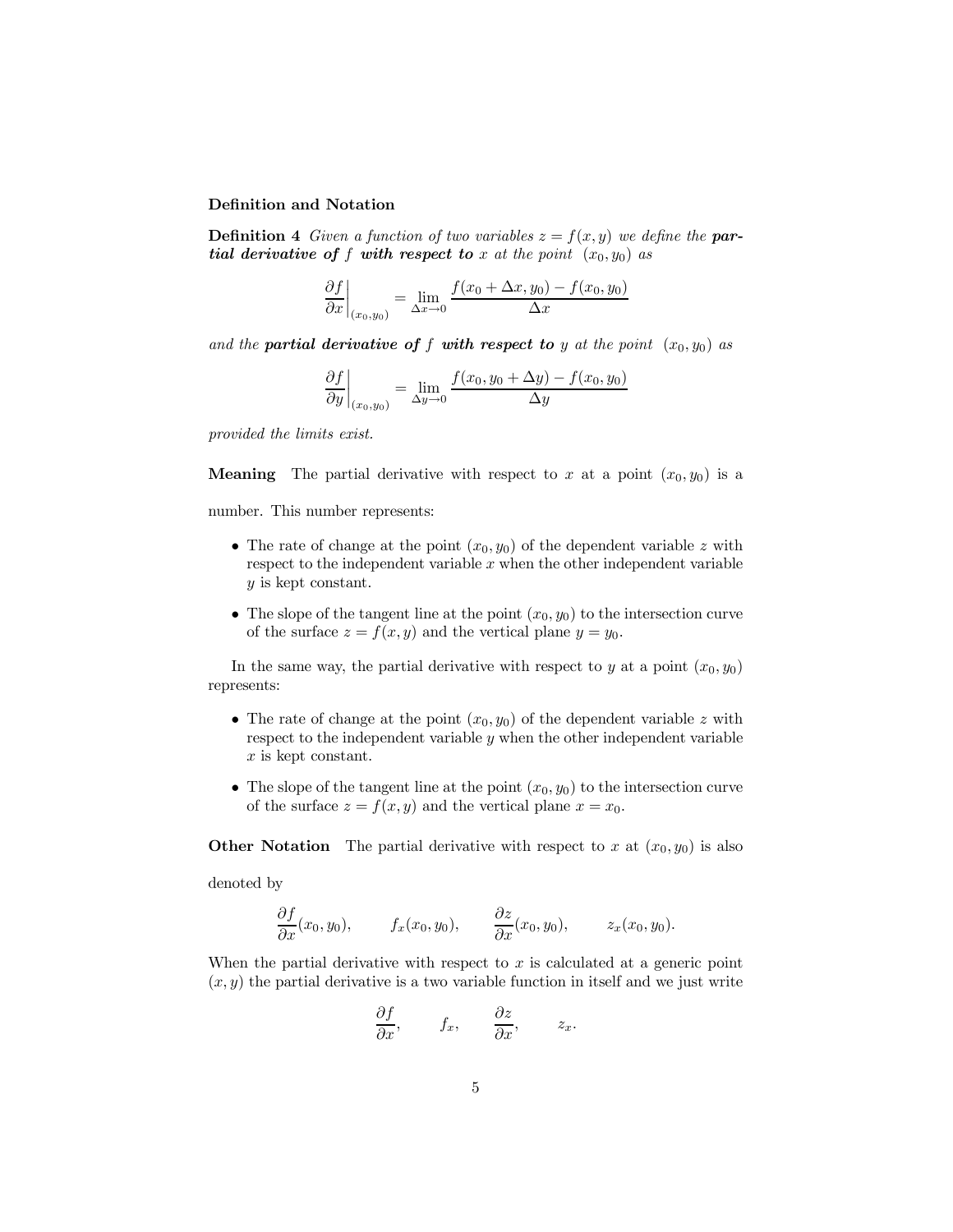In the same way the partial derivative with respect to  $y$  at  $(x_0, y_0)$  is also denoted by

∂f  $\frac{\partial f}{\partial y}(x_0, y_0), \qquad f_y(x_0, y_0), \qquad \frac{\partial z}{\partial y}(x_0, y_0), \qquad z_y(x_0, y_0).$ 

or just

$$
\frac{\partial f}{\partial y}, \qquad f_y, \qquad \frac{\partial z}{\partial y}, \qquad z_y,
$$

when the partial derivative with respect to  $y$  is calculated at a generic point  $(x, y)$  and is regarded as a function.

Example 5 Calculate the partial derivatives of the function

$$
f(x, y) = x^2 - 3xy^2 + 2
$$

at the point  $(2, -1)$ .

Solution Partial derivatives

$$
\begin{array}{rcl}\n\frac{\partial f}{\partial x} & = & 2x - 3y^2 \\
\frac{\partial f}{\partial y} & = & -6xy\n\end{array}
$$

Partial derivatives at the given point

$$
\left. \frac{\partial f}{\partial x} \right|_{(2,-1)} = (2x - 3y^2)|_{(2,-1)} = 1
$$
  

$$
\left. \frac{\partial f}{\partial y} \right|_{(2,-1)} = (-6xy)|_{(2,-1)} = 12.
$$

#### Partial Derivatives of Second Order As we have seen differentiating a

function of two variables  $z = f(x, y)$  produces two partial derivatives. Differentiating these two first order partial derivatives again we obtain the following four second order partial derivatives:

$$
\frac{\partial^2 f}{\partial x^2} = \frac{\partial}{\partial x} \left( \frac{\partial f}{\partial x} \right) \quad \text{also denoted by} \quad f_{xx}
$$
  

$$
\frac{\partial^2 f}{\partial y \partial x} = \frac{\partial}{\partial y} \left( \frac{\partial f}{\partial x} \right) \quad \text{also denoted by} \quad f_{xy}
$$
  

$$
\frac{\partial^2 f}{\partial x \partial y} = \frac{\partial}{\partial x} \left( \frac{\partial f}{\partial y} \right) \quad \text{also denoted by} \quad f_{yx}
$$
  

$$
\frac{\partial^2 f}{\partial y^2} = \frac{\partial}{\partial y} \left( \frac{\partial f}{\partial y} \right) \quad \text{also denoted by} \quad f_{yy}.
$$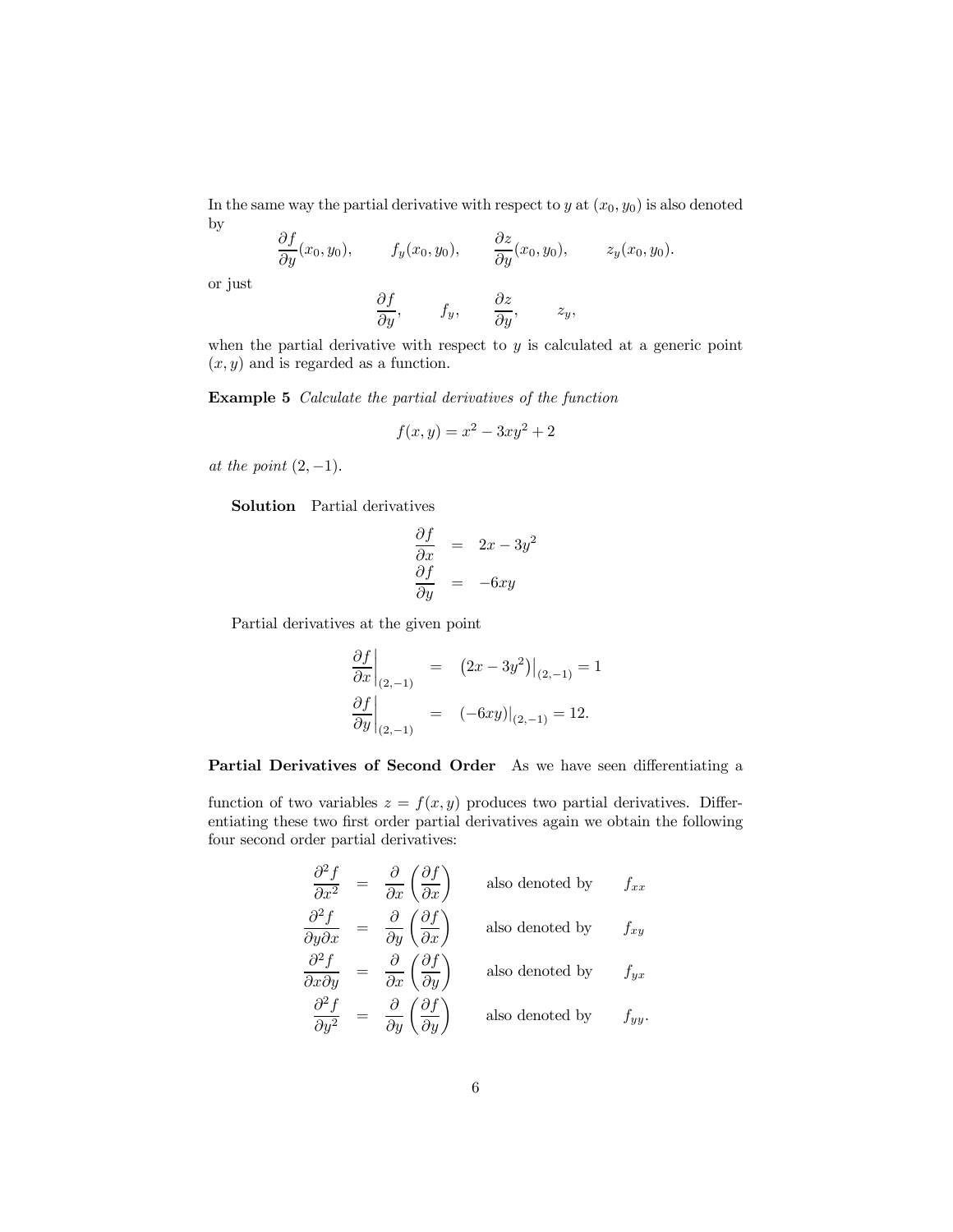The derivatives  $f_{xy}$  and  $f_{yx}$  are called the mixed second order partial derivatives. Whenever  $f, f_x, f_y, f_{xy}$  and  $f_{yx}$  are continuous the mixed derivatives must be equal, i.e.

$$
\frac{\partial^2 f}{\partial y \partial x} = \frac{\partial^2 f}{\partial x \partial y}.
$$

Example 6 Calculate the second order partial derivatives of the function

$$
f(x, y) = x^2 - 3xy^2 + 2
$$

at the point  $(2, -1)$ .

Solution The first order partial derivatives are

$$
\begin{array}{rcl}\n\frac{\partial f}{\partial x} & = & 2x - 3y^2 \\
\frac{\partial f}{\partial y} & = & -6xy.\n\end{array}
$$

Then, by differentiation of these new functions we obtain

$$
\frac{\partial^2 f}{\partial x^2} = \frac{\partial}{\partial x} \left( \frac{\partial f}{\partial x} \right) = 2
$$
  

$$
\frac{\partial^2 f}{\partial y \partial x} = \frac{\partial}{\partial y} \left( \frac{\partial f}{\partial x} \right) = -6y
$$
  

$$
\frac{\partial^2 f}{\partial x \partial y} = \frac{\partial}{\partial x} \left( \frac{\partial f}{\partial y} \right) = -6y
$$
  

$$
\frac{\partial^2 f}{\partial y^2} = \frac{\partial}{\partial y} \left( \frac{\partial f}{\partial y} \right) = -6x.
$$

At the point  $(2, -1)$  these partial derivatives take the following values

$$
\frac{\partial^2 f}{\partial x^2}\Big|_{(2,-1)} = 2
$$
  

$$
\frac{\partial^2 f}{\partial y \partial x}\Big|_{(2,-1)} = 6
$$
  

$$
\frac{\partial^2 f}{\partial x \partial y}\Big|_{(2,-1)} = 6
$$
  

$$
\frac{\partial^2 f}{\partial y^2}\Big|_{(2,-1)} = -12.
$$

Partial Derivatives of Higher Order The four second order derivatives can be differentiated again to produce eight third order partial derivatives. These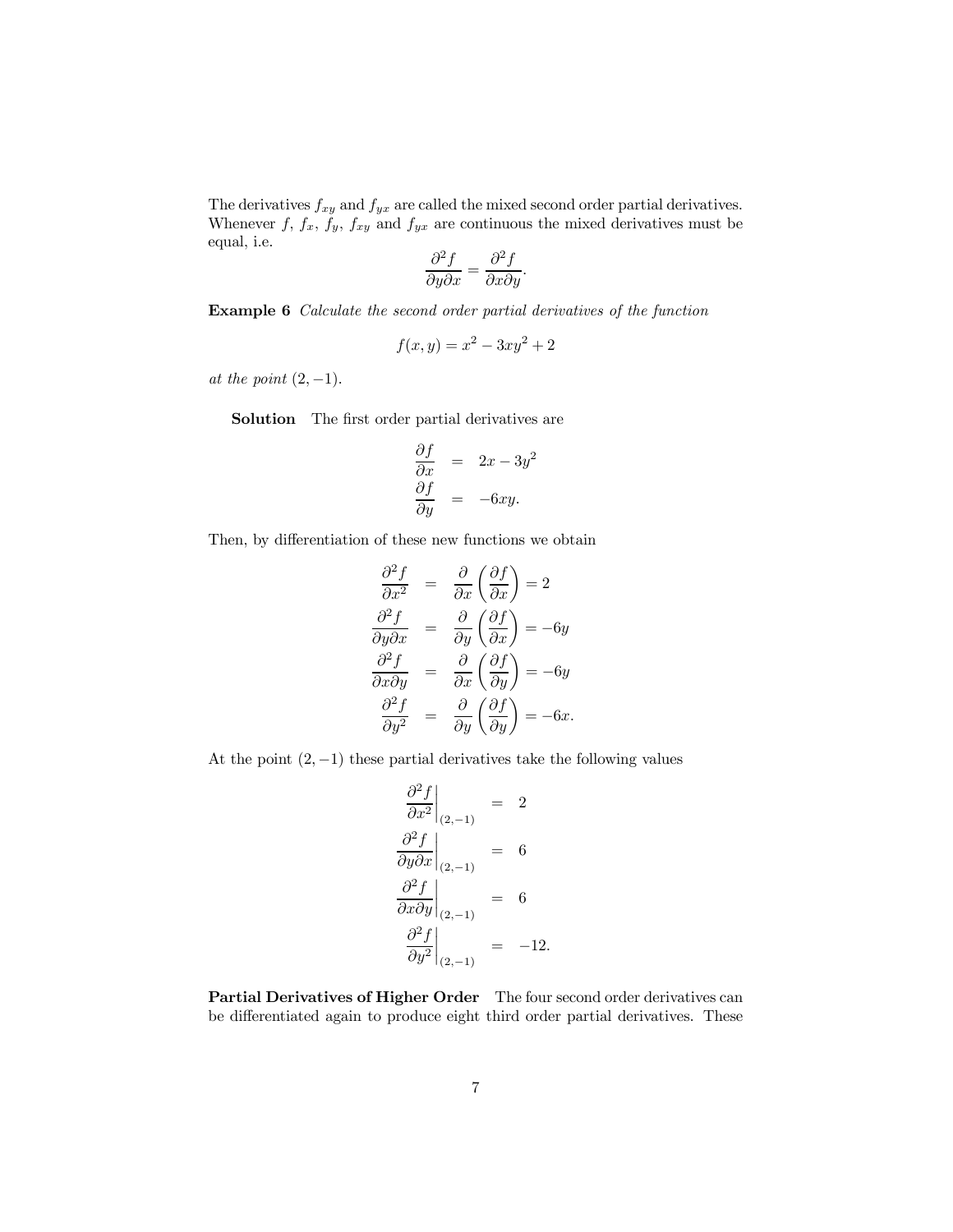in turn produce sixteen fourth order partial derivatives and so on. Notation is similar and for instance a third order derivative is

$$
f_{yyx} = \frac{\partial^3 f}{\partial x \partial y^2} = \frac{\partial}{\partial x} \left( \frac{\partial^2 f}{\partial y^2} \right)
$$

and a fourth order derivative is

$$
f_{yyxy} = \frac{\partial}{\partial y} \left( \frac{\partial^3 f}{\partial x \partial y^2} \right).
$$

Under continuity of function and derivatives through the order in question the order of differentiation does not matter. In the last case we have

$$
f_{yyxy} = f_{yyyx} = f_{yxyy} = f_{xyyy}.
$$

### 4 Differentiability

Let  $y = f(x)$  be a function of one variable with derivative at  $x = x_0$ . The linearization of f at that point is

$$
L(x) = f(x_0) + f'(x_0)(x - x_0).
$$

If  $h = \Delta x$  is the increment that results when we move from  $x_0$  to x, the error made when the value of the function  $f(x)$  is replaced by the value of the linearization  $L(x)$  is given by

$$
r(h) = f(x_0 + h) - f(x_0) - f'(x_0)h.
$$

and it satisfies the condition

$$
\lim_{h \to 0} \frac{r(h)}{h} = 0.
$$

This condition allows us to say that for small increments  $f(x) \simeq L(x)$ .

Now let  $z = f(x, y)$  be a function of two variables with partial derivatives at  $(x_0, y_0)$ . We define the **linearization of** f at the point  $(x_0, y_0)$  by

$$
L(x,y) = f(x_0, y_0) + f_x(x_0, y_0)(x - x_0) + f_y(x_0, y_0)(y - y_0).
$$

If  $h = \Delta x$  and  $k = \Delta y$  are the respective increments in x and y when we move from  $(x_0, y_0)$  to  $(x, y)$ , the error made when the value of the function  $f(x, y)$  is replaced by the value of the linearization  $L(x, y)$  is given by

$$
r(h,k) = f(x_0 + h, y_0 + k) - f(x_0, y_0) - f_x(x_0, y_0)h - f_y(x_0, y_0)k.
$$

It can be proven that when the partial derivatives of  $f$  are continuous the error function satisfies the following condition

$$
\lim_{(h,k)\to 0} \frac{r(h,k)}{\sqrt{h^2 + k^2}} = 0.
$$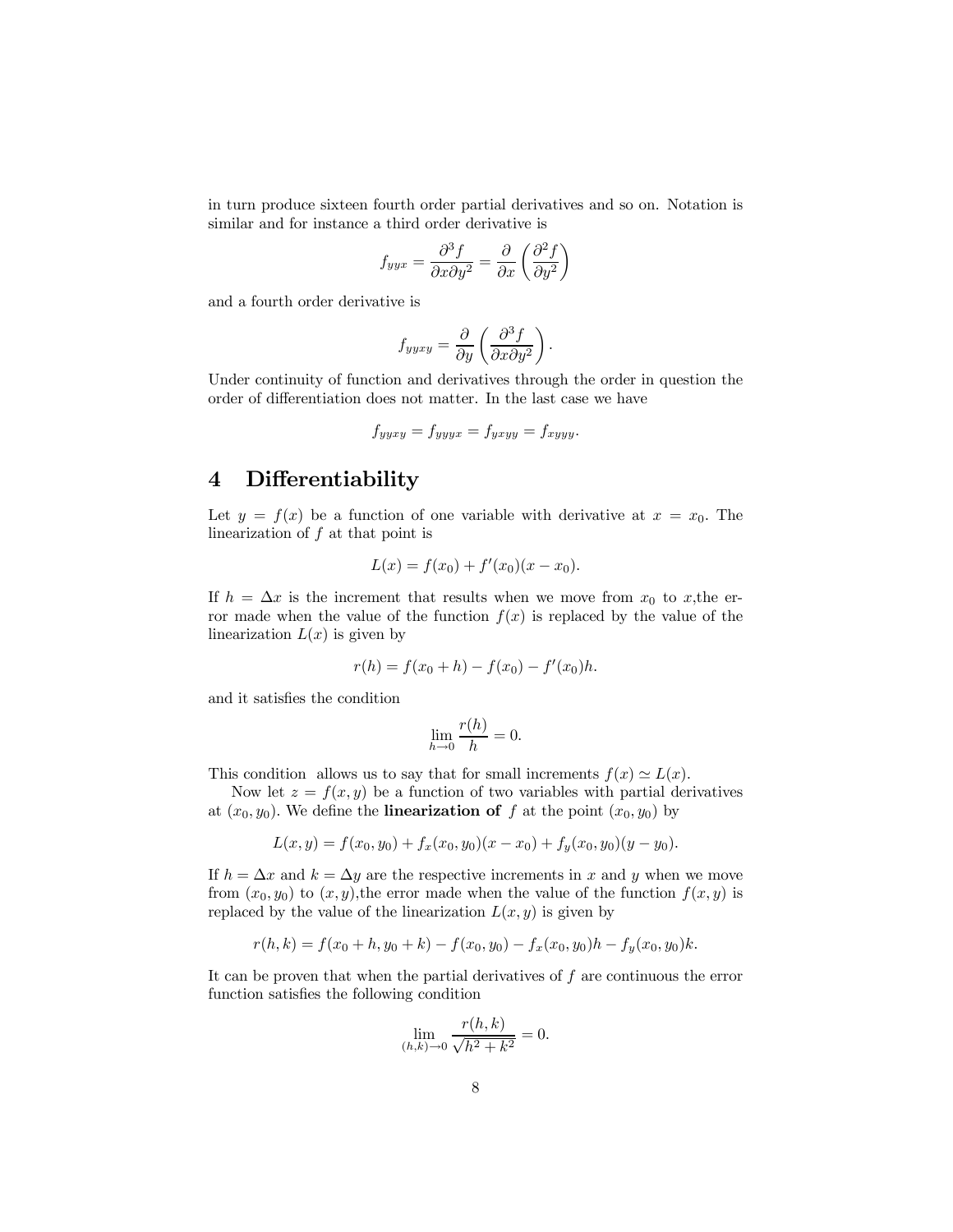This condition, called the differentiability condition, allows us to say that for small increments of  $x$  and  $y$  the linearization is a good approximation of the function f, i.e.  $f(x, y) \simeq L(x, y)$ .

We note that the differentiability condition may not hold if the partial derivatives are not continuous. Functions with partial derivatives for which the differentiability condition holds are said to be differentiable.

If we identify the differentials of the independent variables  $dx$ ,  $dy$  with their respective increments  $\Delta x$ ,  $\Delta y$ , i.e.  $dx = \Delta x = h$ ,  $dy = \Delta y = k$  we define the total differential of  $z = f(x, y)$  by

$$
dz = f_x(x_0, y_0) dx + f_y(x_0, y_0) dy.
$$

The total differential dz can be used to approximate the true increment  $\Delta z$  of the dependent variable z.

For a function of three variables  $w = f(x, y, z)$  the **linearization of** f at the point  $(x_0, y_0, z_0)$  is given by

$$
L(x, y, z) = f(x_0, y_0, z_0) + f_x(x_0, y_0, z_0)(x - x_0) + f_y(x_0, y_0, z_0)(y - y_0) + f_z(x_0, y_0, z_0)(z - z)
$$

and the **total differential of**  $w$  is

$$
dw = f_x(x_0, y_0, z_0) dx + f_y(x_0, y_0, z_0) dy + f_z(x_0, y_0, z_0) dy.
$$

If the partial derivatives are continuous  $dw \simeq \Delta w$ .

Example 7 The dimensions of a rectangular box are 60, 80 and 50 cm respectively. If each dimension is is measured with an error of no more than 2% , estimate the greatest absolute error and the percentage error if the volume of the box is computed from these measurements.

**Solution** The volume of a box as a function of its dimensions  $x, y$  and z is

$$
V=xyz.
$$

The partial derivatives of this function are

$$
V_x = yz, \quad V_y = xz, \quad V_z = xy.
$$

And its differential

$$
dV = yz\,dx + xz\,dy + xy\,dz.
$$

For the given dimensions

$$
V(60, 80, 50) = 240000
$$
  

$$
V_x = 4000, \quad V_y = 3000, \quad V_z = 4800,
$$

and

$$
dV = 4000 \, dx + 3000 \, dy + 4800 \, dz.
$$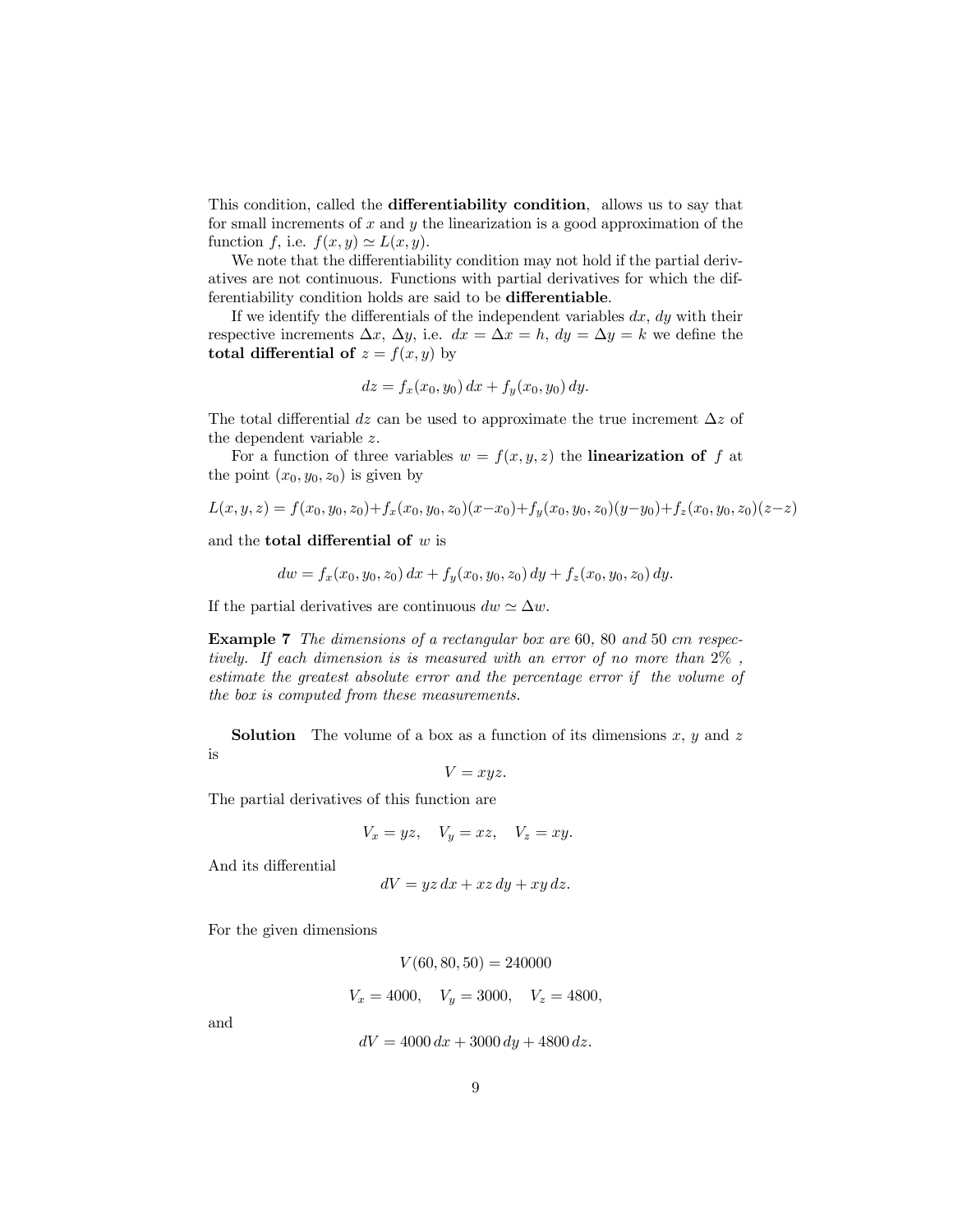If the measurements errors are

$$
|\Delta x| \le 0.02 \times 60 = 1.2
$$
  
\n
$$
|\Delta y| \le 0.02 \times 80 = 1.6
$$
  
\n
$$
|\Delta z| \le 0.02 \times 50 = 1.0
$$

Then, an estimate of the absolute error in the volume is

$$
|\Delta V| \approx |dV|
$$
  
= |4000 dx + 3000 dy + 4800 dz|  

$$
\leq 4000 |dx| + 3000 |dy| + 4800 |dz|
$$
  

$$
\leq 4000 \times 1.2 + 3000 \times 1.6 + 4800 \times 1.0
$$
  
= 3 × 4800  
= 14400.

And a percentage error estimate is

$$
\frac{|\Delta V|}{V} \le \frac{14400}{240000} = 0.06
$$

or 6%.

# 5 The Chain Rule

Let  $y = f(x)$  be a function of one variable and suppose that the variable x is a function of a third variable t,  $x = x(t)$ . This makes the first variable y a function of t,  $y = f(x(t))$ . Assuming all functions involved are differentiable, the chain rule for functions of one variable states that

$$
\frac{dy}{dt} = \frac{dy}{dx}\frac{dx}{dt}.
$$

Now we want to extend this formula to functions of several variables. We give several formulas below to cover the more usual cases.

Chain Rule for Functions of Two Intermediate Variables and One **Final Variable** Let  $z = f(x, y)$  be a function of two variables and suppose that the variables  $x$  and  $y$  are functions of a third variable  $t$ ,

$$
x = x(t)
$$
 and  $y = y(t)$ .

This makes the first variable z a function of t,  $z = f(x(t), y(t))$ . Assuming all functions involved are differentiable, then  $z$  is a differentiable function of  $t$  and

$$
\frac{dz}{dt} = \frac{\partial z}{\partial x}\frac{dx}{dt} + \frac{\partial z}{\partial y}\frac{dy}{dt}.
$$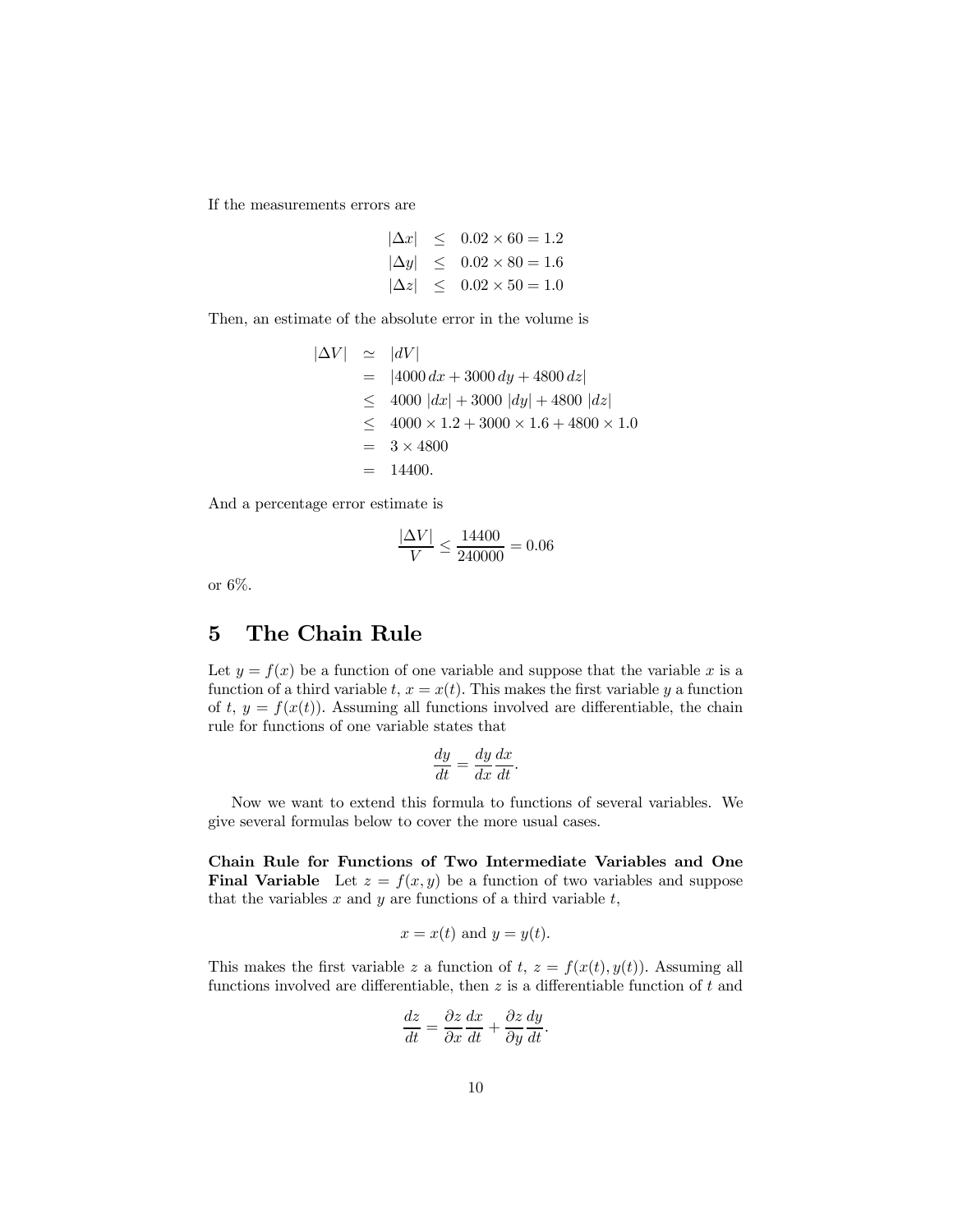Chain Rule for Functions of Three Intermediate Variables and One **Final Variable** Let  $w = f(x, y, z)$  be a function of three variables and suppose that the variables  $x, y$  and  $z$  are functions of a third variable  $t$ ,

$$
x = x(t), y = y(t) \text{ and } z = z(t).
$$

This makes the first variable w a function of t,  $w = f(x(t), y(t), z(t))$ . Assuming all functions involved are differentiable, then  $w$  is a differentiable function of  $t$ and

$$
\frac{dw}{dt} = \frac{\partial w}{\partial x}\frac{dx}{dt} + \frac{\partial w}{\partial y}\frac{dy}{dt} + \frac{\partial w}{\partial z}\frac{dz}{dt}.
$$

Chain Rule for Functions of Three Intermediate Variables and Two **Final Variables** Let  $w = f(x, y, z)$  be a function of three variables and suppose that the variables  $x, y$  and  $z$  are functions of two final variables  $r$  and s,

$$
x = x(r, s), y = y(r, s)
$$
 and  $z = z(r, s)$ .

This makes the first variable w a function of the final variables r and s,  $w =$  $f(x(r, s), y(r, s), z(r, s))$ . Assuming all functions involved are differentiable, then  $w$  is a differentiable function of  $r$  and  $s$  and

$$
\frac{\partial w}{\partial r} = \frac{dw}{dx}\frac{dx}{dr} + \frac{dw}{dy}\frac{dy}{dr} + \frac{dw}{dz}\frac{dz}{dr}
$$

$$
\frac{\partial w}{\partial s} = \frac{dw}{dx}\frac{dx}{ds} + \frac{dw}{dy}\frac{dy}{ds} + \frac{dw}{dz}\frac{dz}{ds}.
$$

**Example 8** Find the partial derivatives  $z_x$  and  $z_y$  if z is defined implicitly by the equation

$$
x^4 + y^4 + z^2 + 2xz - 2yz + 5 = 0.
$$

**Solution** In this equation x and y are independent variables and z is a function of x and y. To find the partial derivative of z with respect to x we differentiate the equation with respect to  $x$  using the chain rule

$$
4x^3 + 2zz_x + 2z + 2xz_x - 2yz_x = 0.
$$

Collecting terms in  $z_x$ 

$$
4x^3 + 2z + 2(z + x - y) z_x = 0.
$$

And solving for  $z_x$  we find that

$$
z_x = -\frac{2x^3 + z}{z + x - y}.
$$

To find the partial derivative with respect to  $y$  we proceed in the same way but taking derivatives with respect to y

$$
4y^3 + 2zz_y + 2xz_y - 2z - 2yz_y = 0.
$$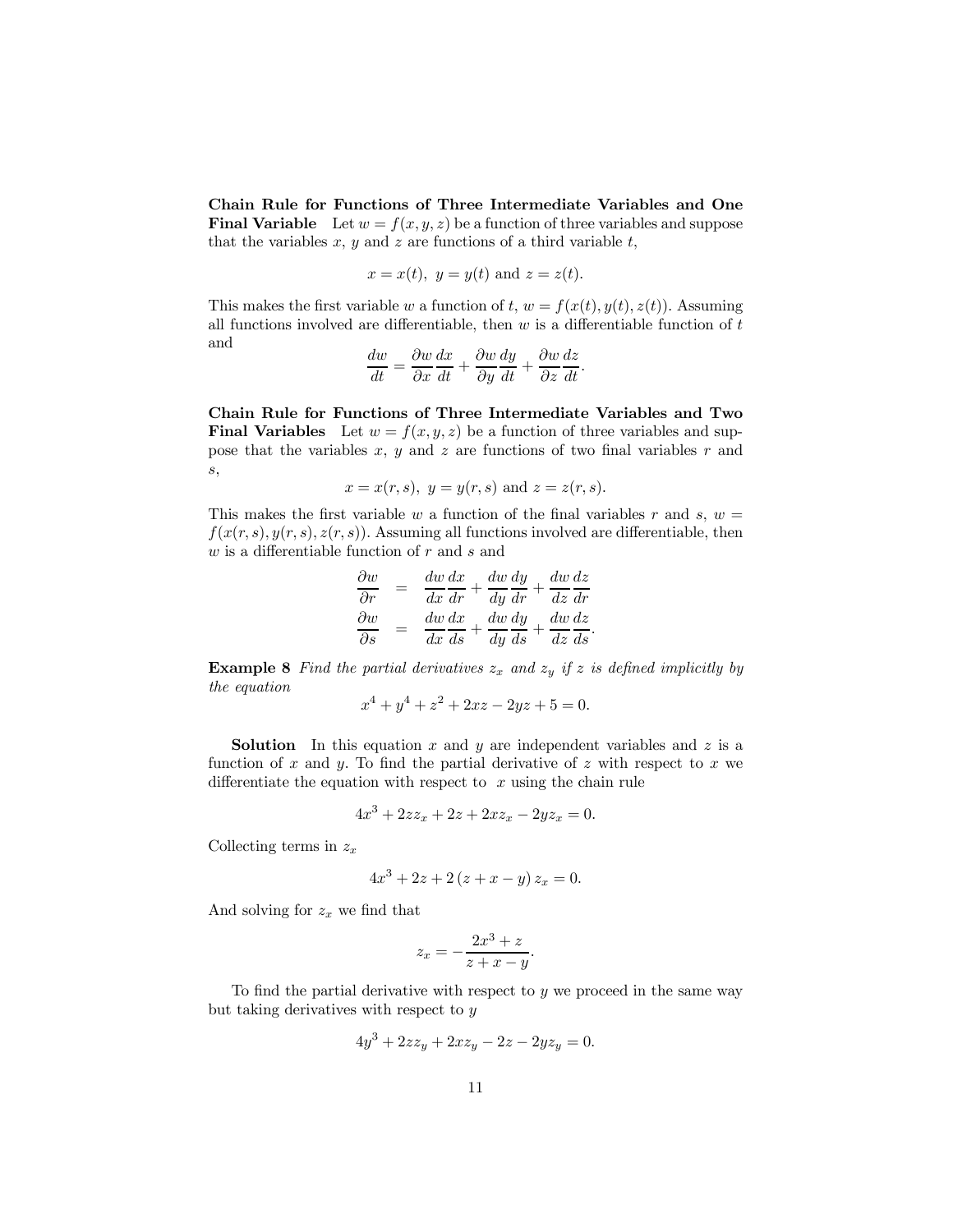Collecting terms in  $z_y$ 

$$
4y^3 - 2z + 2(z + x - y) z_y = 0.
$$

And solving for  $z_y$  we find that

$$
z_y = -\frac{2y^3 - z}{z + x - y}.
$$

### 6 Directional Derivatives

Partial derivatives provide the rate of change of a function when one of the independent variables changes and the rest are kept constant, i.e. when we move in a direction parallel to one axis. Directional derivatives provide the rate of change when we move in a direction non parallel to the axis.

#### Directional Derivatives for Functions of Two Variables

**Definition 9** Let  $z = f(x, y)$  a function of two variables,  $(x_0, y_0)$  a point in the domain of f and  $\mathbf{u} = u_1 \mathbf{i} + u_2 \mathbf{j}$  a unit vector in the plane. The **directional** derivative of f at  $(x_0, y_0)$  in the direction u is the number

$$
D_{\mathbf{u}}f(x_0,y_0) = \lim_{t \to 0} \frac{f(x_0 + u_1t, y_0 + u_2t) - f(x_0, y_0)}{t}.
$$

Instead of calculating the directional derivative by direct calculation of the above limit we will develop a formula that can be applied directly. If we define

$$
F(t) = f(x_0 + u_1t, y_0 + u_2t).
$$

Then,

$$
D_{\mathbf{u}}f(x_0, y_0) = \lim_{t \to 0} \frac{F(t) - F(0)}{t} = F'(0).
$$

Observe that the function  $F$  gives the values of the function  $f$  along the line through the point  $(x_0, y_0)$  in the direction of **u** whose parametric equations are

$$
x = x_0 + u_1 t, \quad y = y_0 + u_2 t.
$$

Applying the chain rule to  $F$  yields

$$
F'(t) = \frac{\partial f}{\partial x}\frac{dx}{dt} + \frac{\partial f}{\partial y}\frac{dy}{dt}
$$

$$
= \frac{\partial f}{\partial x}u_1 + \frac{\partial f}{\partial y}u_2.
$$

At  $t = 0$  we have

$$
D_{\mathbf{u}}f(x_0, y_0) = F'(0)
$$
  
= 
$$
\frac{\partial f}{\partial x}(x_0, y_0)u_1 + \frac{\partial f}{\partial y}(x_0, y_0)u_2.
$$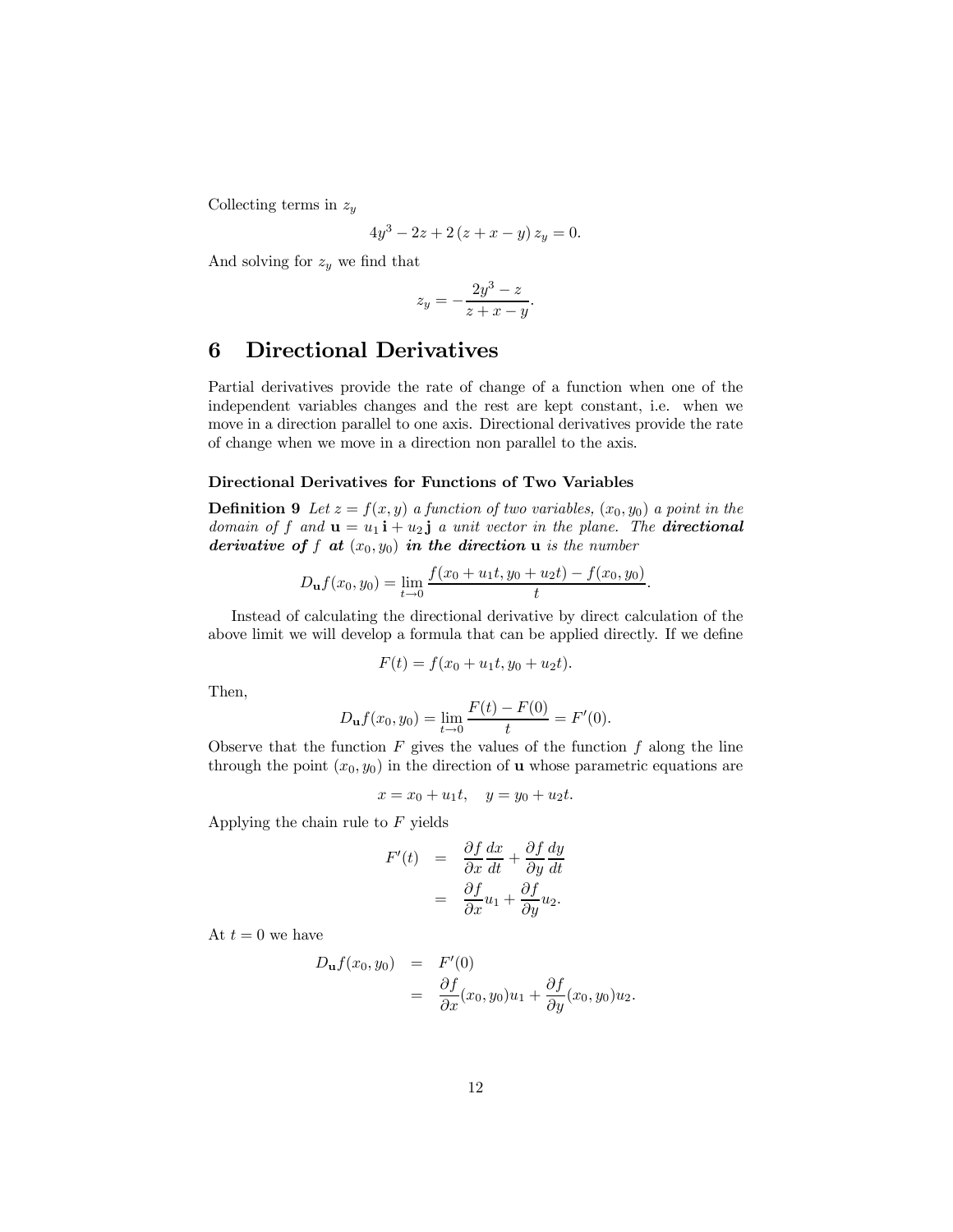### Gradient Vector

**Definition 10** Given the function  $z = f(x, y)$  the **gradient of** f **at**  $(x_0, y_0)$  is the plane vector

$$
\nabla f(x_0, y_0) = \frac{\partial f}{\partial x}(x_0, y_0) \mathbf{i} + \frac{\partial f}{\partial y}(x_0, y_0) \mathbf{j}.
$$

With this definition the directional derivative can be written in the form

$$
D_{\mathbf{u}}f(x_0, y_0) = \frac{\partial f}{\partial x}(x_0, y_0)u_1 + \frac{\partial f}{\partial y}(x_0, y_0)u_2
$$
  
= 
$$
\left[\frac{\partial f}{\partial x}(x_0, y_0)\mathbf{i} + \frac{\partial f}{\partial y}(x_0, y_0)\mathbf{j}\right] \cdot [u_1 \mathbf{i} + u_2 \mathbf{j}]
$$
  
= 
$$
\nabla f(x_0, y_0) \cdot \mathbf{u}.
$$

Example 11 Find the derivative of the function

$$
f(x,y) = \frac{x^2}{9} + \frac{y^2}{4}
$$

at the point  $(3, 2)$  in the direction  $\mathbf{d} = 2\mathbf{i} + \mathbf{j}$ .

Solution Gradient

$$
\nabla f = \frac{\partial f}{\partial x} \mathbf{i} + \frac{\partial f}{\partial y} \mathbf{j} \n= \frac{2x}{9} \mathbf{i} + \frac{2y}{4} \mathbf{j}.
$$

Gradient at the point  $(3, 2)$ 

$$
\nabla f(3,2) = \frac{2}{3}\mathbf{i} + \mathbf{j}.
$$

Unit vector in the direction of d

$$
\mathbf{u} = \frac{\mathbf{d}}{\|\mathbf{d}\|} = \frac{2\,\mathbf{i} + \mathbf{j}}{\sqrt{2^2 + 1^2}} = \frac{2}{\sqrt{5}}\,\mathbf{i} + \frac{1}{\sqrt{5}}\,\mathbf{j}.
$$

Derivative of  $f$  at  $(3, 2)$  in the direction **d** 

$$
D_{\mathbf{u}}f(3,2) = \nabla f(x_0, y_0) \cdot \mathbf{u}
$$
  
\n
$$
= \left(\frac{2}{3}\mathbf{i} + \mathbf{j}\right) \cdot \left(\frac{2}{\sqrt{5}}\mathbf{i} + \frac{1}{\sqrt{5}}\mathbf{j}\right)
$$
  
\n
$$
= \frac{4}{3\sqrt{5}} + \frac{1}{\sqrt{5}}
$$
  
\n
$$
= \frac{7\sqrt{5}}{15}.
$$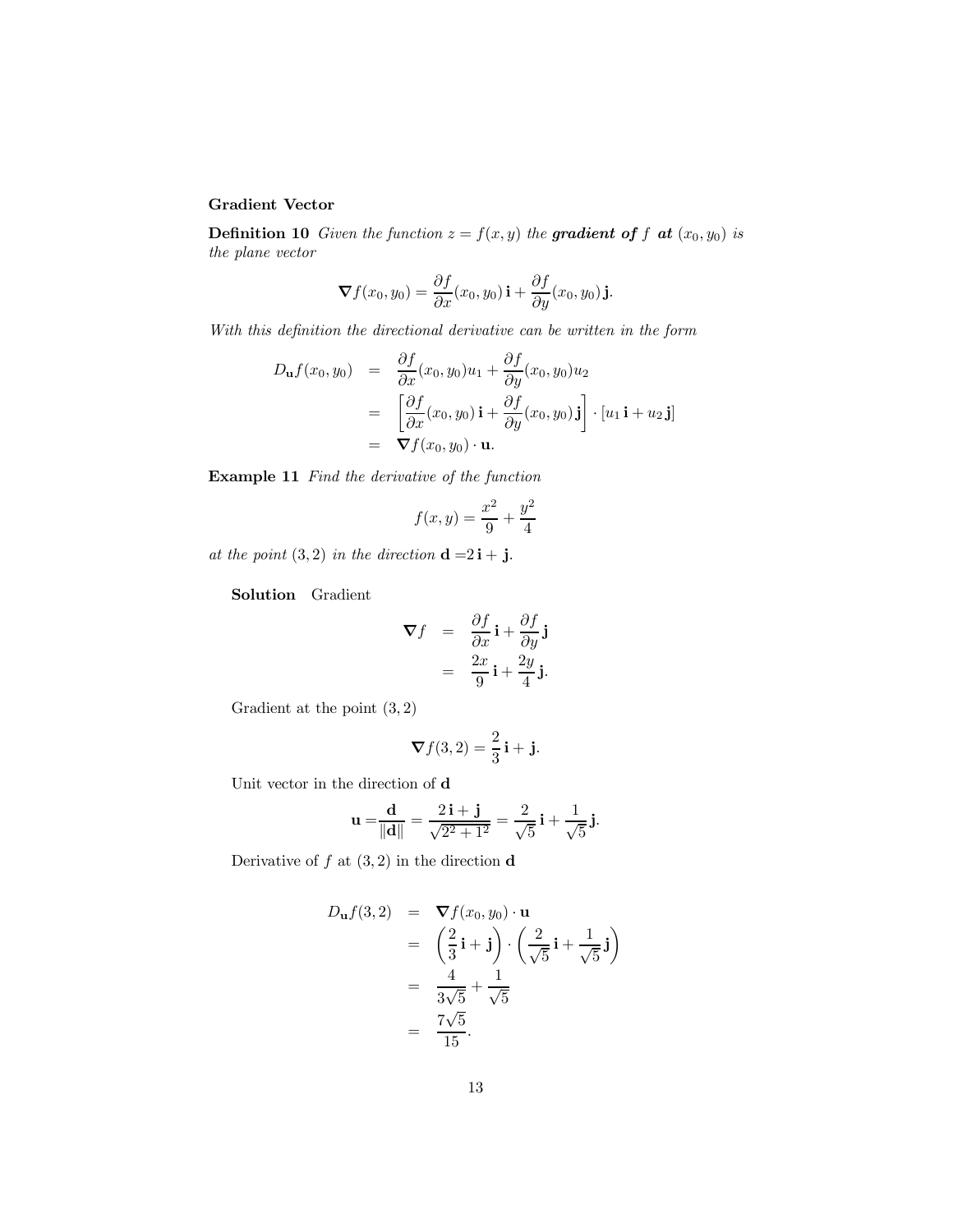**Properties of the Gradient** Let  $\theta$  be the angle between the gradient vector  $\nabla f(x_0, y_0)$  and the direction of the unit vector **u**. Since  $\|\mathbf{u}\| = 1$ , we can write

$$
D_{\mathbf{u}}f(x_0,y_0)=\|\boldsymbol{\nabla}f(x_0,y_0)\|\cos\theta.
$$

The following properties follow from this formula:

- 1. The gradient vector  $\nabla f(x_0, y_0)$  points in the direction of maximum rate of increase of f at  $(x_0, y_0)$  and this maximum rate of increase is  $\|\nabla f(x_0, y_0)\|$ .
- 2. The direction opposite to the gradient,  $-\nabla f(x_0, y_0)$  is the direction in which f decreases most rapidly at  $(x_0, y_0)$  and the rate of change in this direction is  $-\|\nabla f(x_0, y_0)\|$ .
- 3. The gradient of f at  $(x_0, y_0)$ ,  $\nabla f(x_0, y_0)$ , is perpendicular to the level curve of f through the point  $(x_0, y_0)$ .

Example 12 Given the function of the above example

$$
f(x,y) = \frac{x^2}{9} + \frac{y^2}{4}
$$

and the same point  $P = (3, 2)$ :

- 1. find the direction in which increases most rapidly at the point P and the corresponding rate of change.
- 2. In which direction does the function decrease most rapidly at  $P$ ?
- 3. What are the directions of zero change of f at P?

#### Solution

1. The direction u in which the function increases most rapidly is the direction of  $\nabla f(3,2)$ . From the above example

$$
\nabla f(3,2) = \frac{2}{3}\mathbf{i} + \mathbf{j}.
$$

The norm of this vector is

$$
\|\nabla f(3,2)\| = \sqrt{\left(\frac{2}{3}\right)^2 + 1^2} = \frac{\sqrt{13}}{3}.
$$

Therefore

$$
\mathbf{u} = \frac{\nabla f(3,2)}{\|\nabla f(3,2)\|} \n= \frac{3}{\sqrt{13}} \left(\frac{2}{3}\mathbf{i} + \mathbf{j}\right) \n= \frac{2}{\sqrt{13}}\mathbf{i} + \frac{3}{\sqrt{13}}\mathbf{j}.
$$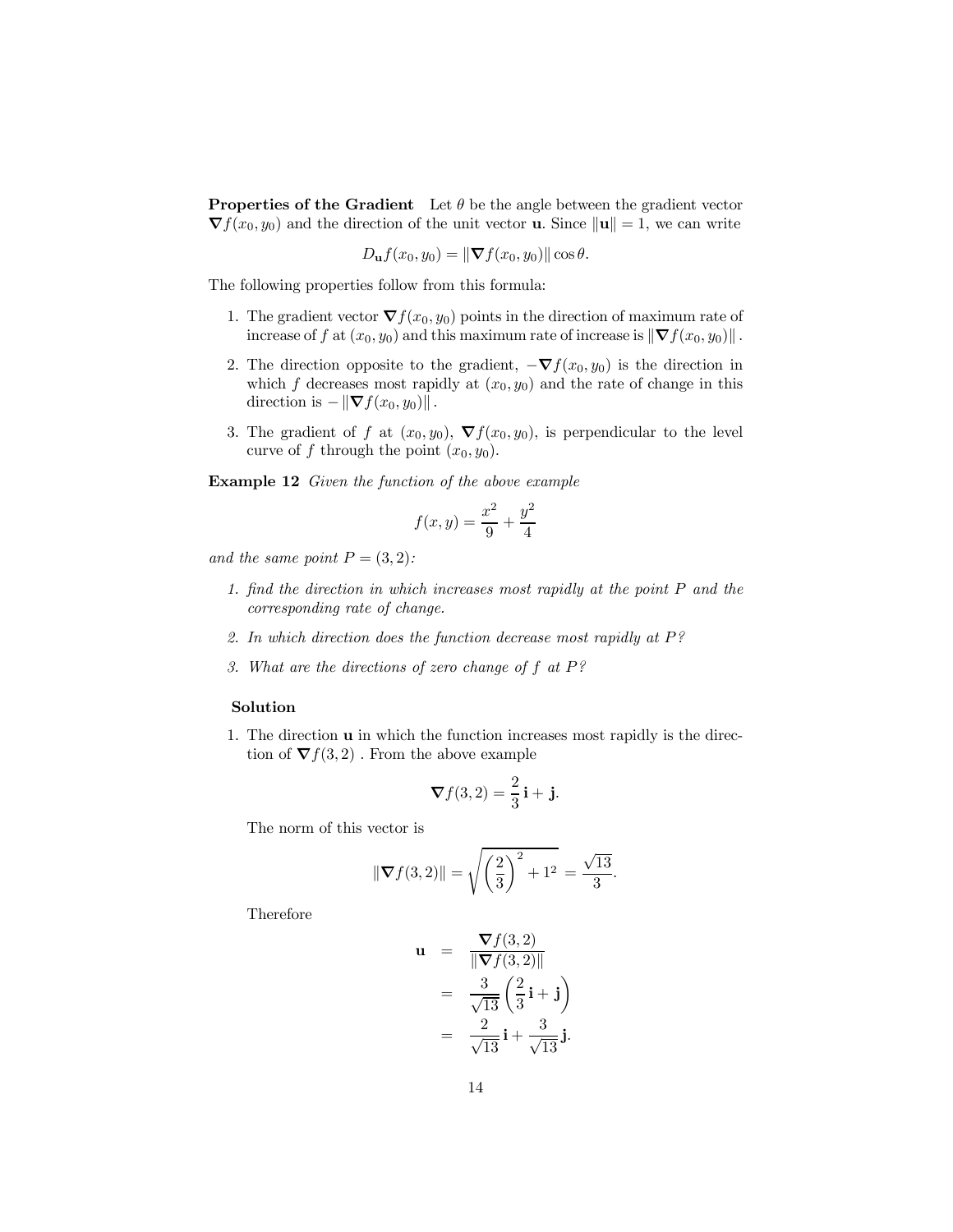The rate of change in this direction is

$$
\|\nabla f(3,2)\| = \frac{\sqrt{13}}{3}.
$$

2. The direction in which the function decreases most rapidly is the direction of  $-\nabla f(3, 2)$ , i.e. the direction of

$$
-\nabla f(3,2) = -\frac{2}{3}\mathbf{i} - \mathbf{j}.
$$

3. The directions of zero change are the directions orthogonal to the gradient

$$
\mathbf{n} = -\frac{3}{\sqrt{13}}\mathbf{i} + \frac{2}{\sqrt{13}}\mathbf{j}
$$

$$
-\mathbf{n} = \frac{3}{\sqrt{13}}\mathbf{i} - \frac{2}{\sqrt{13}}\mathbf{j}.
$$

or

Tangent Line to a Curve in the Plane The plane curve defined by the implicit equation  $f(x, y) = 0$  can be viewed as a level curve of the function of two variables  $z = f(x, y)$ . Therefore, given a point  $(x_0, y_0)$  on the curve, the vector

$$
\boldsymbol{\nabla} f(x_0, y_0) = \frac{\partial f}{\partial x}(x_0, y_0) \mathbf{i} + \frac{\partial f}{\partial y}(x_0, y_0) \mathbf{j}
$$

is orthogonal to the tangent line through that point. Then, the equation of the tangent line to the curve in its point-normal form is given by

$$
\frac{\partial f}{\partial x}(x_0, y_0)(x - x_0) + \frac{\partial f}{\partial y}(x_0, y_0)(y - y_0) = 0.
$$

Example 13 Find the tangent line to the ellipse

$$
\frac{x^2}{9} + \frac{y^2}{4} = 2
$$

at the point  $P = (3, 2)$ .

Solution This ellipse is a level curve of the function

$$
f(x,y) = \frac{x^2}{9} + \frac{y^2}{4}.
$$

Its gradient at the given point is, see above examples,

$$
\nabla f(3,2) = \frac{2}{3}\mathbf{i} + \mathbf{j}.
$$

Therefore the equation of the tangent line at  $P$  is

$$
\frac{2}{3}(x-3) + (y-2) = 0
$$

or

$$
2x + 3y = 12.
$$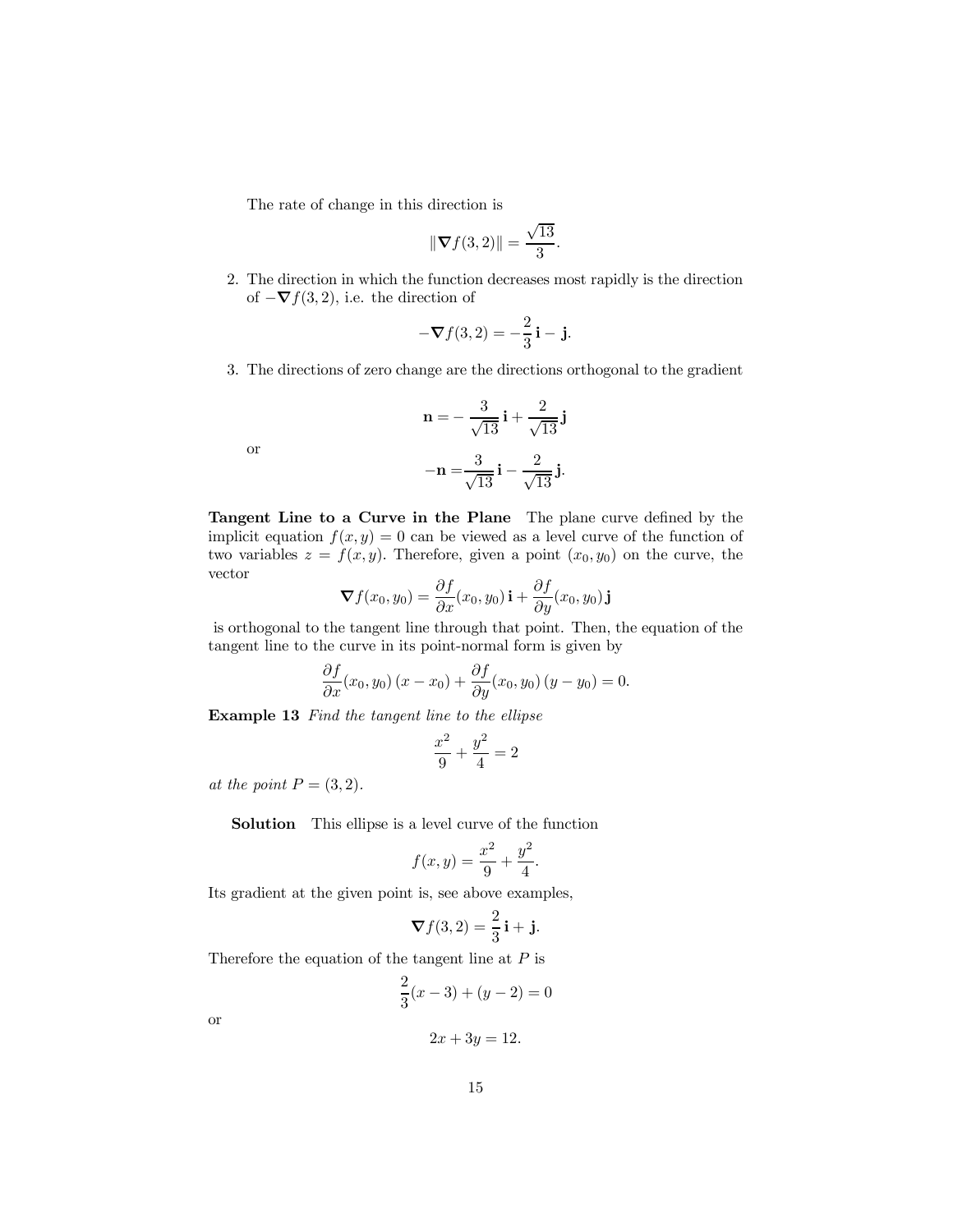Directional Derivatives and Gradient in Three Dimensions The above definition extends naturally to three or more variables.

**Definition 14** If  $w = f(x, y, z)$  is a three variable function then the **gradient** of f at  $(x_0, y_0, z_0)$  is the three dimensional vector

$$
\nabla f(x_0, y_0, z_0) = \frac{\partial f}{\partial x}(x_0, y_0, z_0) \mathbf{i} + \frac{\partial f}{\partial y}(x_0, y_0, z_0) \mathbf{j} + \frac{\partial f}{\partial y}(x_0, y_0, z_0) \mathbf{k}.
$$

With this definition the directional derivative of  $f$  in the direction of the unit vector  $\mathbf{u} = u_1 \mathbf{i} + u_2 \mathbf{j} + u_3 \mathbf{k}$  can be written in the form

$$
D_{\mathbf{u}}f(x_0,y_0, z_0) = \nabla f(x_0,y_0,z_0) \cdot \mathbf{u}
$$
  
\n
$$
= \frac{\partial f}{\partial x}(x_0,y_0,z_0)u_1 + \frac{\partial f}{\partial y}(x_0,y_0,z_0)u_2 + \frac{\partial f}{\partial y}(x_0,y_0,z_0)u_3.
$$

The properties of the gradient remain the same with the only difference that the gradient is perpendicular to the level surfaces instead of level curves. These properties are:

- 1. The gradient vector  $\nabla f(x_0, y_0, z_0)$  points in the direction of maximum rate of increase of f at  $(x_0, y_0, z_0)$  and this maximum rate of increase is  $\|\nabla f(x_0, y_0, z_0)\|.$
- 2. The direction opposite to the gradient,  $-\nabla f(x_0, y_0, z_0)$  is the direction in which f decreases most rapidly at  $(x_0, y_0, z_0)$  and the rate of change in this direction is  $-\|\nabla f(x_0, y_0, z_0)\|$ .
- 3. The gradient of f at  $(x_0, y_0, z_0)$ ,  $\nabla f(x_0, y_0, z_0)$ , is perpendicular to the level surface of f through the point  $(x_0, y_0, z_0)$ .

**Example 15** Suppose the electric potential V in volts at a point  $(x, y, z)$  in the three dimensional space is given by the function

$$
V = \frac{1}{\sqrt{x^2 + y^2 + z^2}}.
$$

- 1. Find the direction of the greatest rate of change of V at the point  $P =$  $(1, -2, 2)$  and the greatest rate of change.
- 2. Find the rate of change of the potential  $V$  at the point  $P$  in the direction of the vector  $\mathbf{d} = 3\mathbf{i} - 2\mathbf{j} + 6\mathbf{k}$ .
- 3. Find the level surface (equipotential surface) formed by all points at the same potential as P.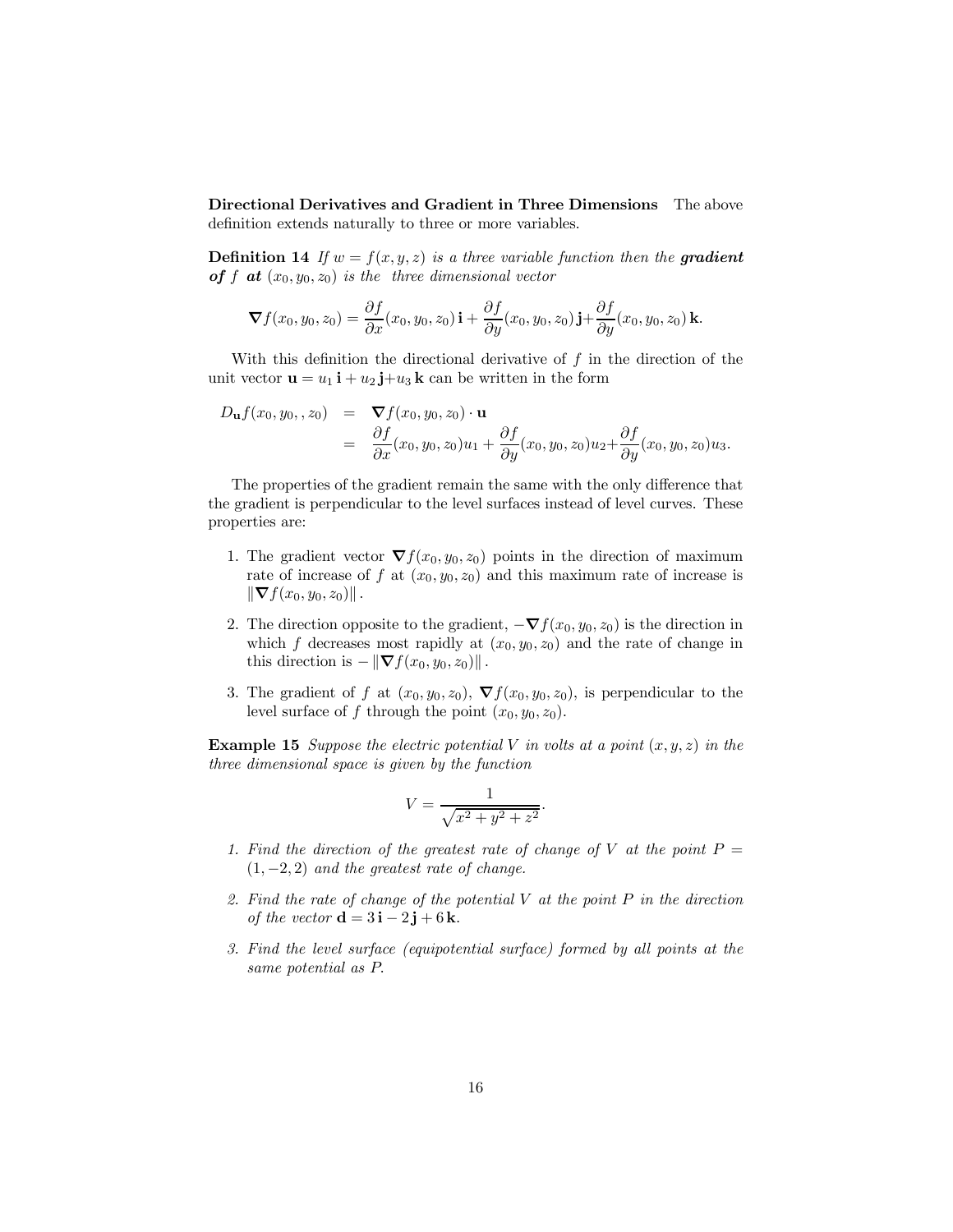### Solution

1. The direction of the greatest rate of change of V at the point  $P = (1, -2, 2)$ is given by the gradient of  $V$  at  $P$ . Partial derivatives of  $V$ 

$$
V_x = -\frac{x}{(x^2 + y^2 + z^2)^{3/2}}
$$
  
\n
$$
V_y = -\frac{y}{(x^2 + y^2 + z^2)^{3/2}}
$$
  
\n
$$
V_z = -\frac{z}{(x^2 + y^2 + z^2)^{3/2}}.
$$

Gradient of V

$$
\nabla V = -\frac{1}{\left(x^2 + y^2 + z^2\right)^{3/2}} \left[x\,\mathbf{i} + y\,\mathbf{j} + z\,\mathbf{k}\right]
$$

Gradient of V at P

$$
\nabla V(1-2,2) = -\frac{1}{27}\mathbf{i} + \frac{2}{27}\mathbf{j} - \frac{2}{27}\mathbf{k}.
$$

Direction of greatest rate of change at P

$$
\mathbf{u} = \frac{\nabla V(1-2,2)}{\|\nabla V(1-2,2)\|} = -\frac{1}{3}\mathbf{i} + \frac{2}{3}\mathbf{j} - \frac{2}{3}\mathbf{k}.
$$

Greatest rate of change

$$
\|\nabla V(1-2,2)\| = \frac{1}{9}.
$$

2. Unit vector in the direction of  $\mathbf{d} = 3\mathbf{i} - 2\mathbf{j} + 6\mathbf{k}$ 

$$
\mathbf{u} = \frac{\mathbf{d}}{\|\mathbf{d}\|} = \frac{3}{7}\mathbf{i} - \frac{2}{7}\mathbf{j} + \frac{6}{7}\mathbf{k}.
$$

Rate of change of  $V$  at  $P$  in this direction

$$
D_{\mathbf{u}}V(1, -2, 2) = \nabla V(1 - 2, 2) \cdot \mathbf{u}
$$
  
\n
$$
= \left[ -\frac{1}{27} \mathbf{i} + \frac{2}{27} \mathbf{j} - \frac{2}{27} \mathbf{k} \right] \cdot \left[ \frac{3}{7} \mathbf{i} - \frac{2}{7} \mathbf{j} + \frac{6}{7} \mathbf{k} \right]
$$
  
\n
$$
= -\frac{3}{189} - \frac{4}{189} - \frac{12}{189}
$$
  
\n
$$
= -\frac{19}{189}.
$$

3. Electric potential at P

$$
V(1, -2, 2) = \frac{1}{3}.
$$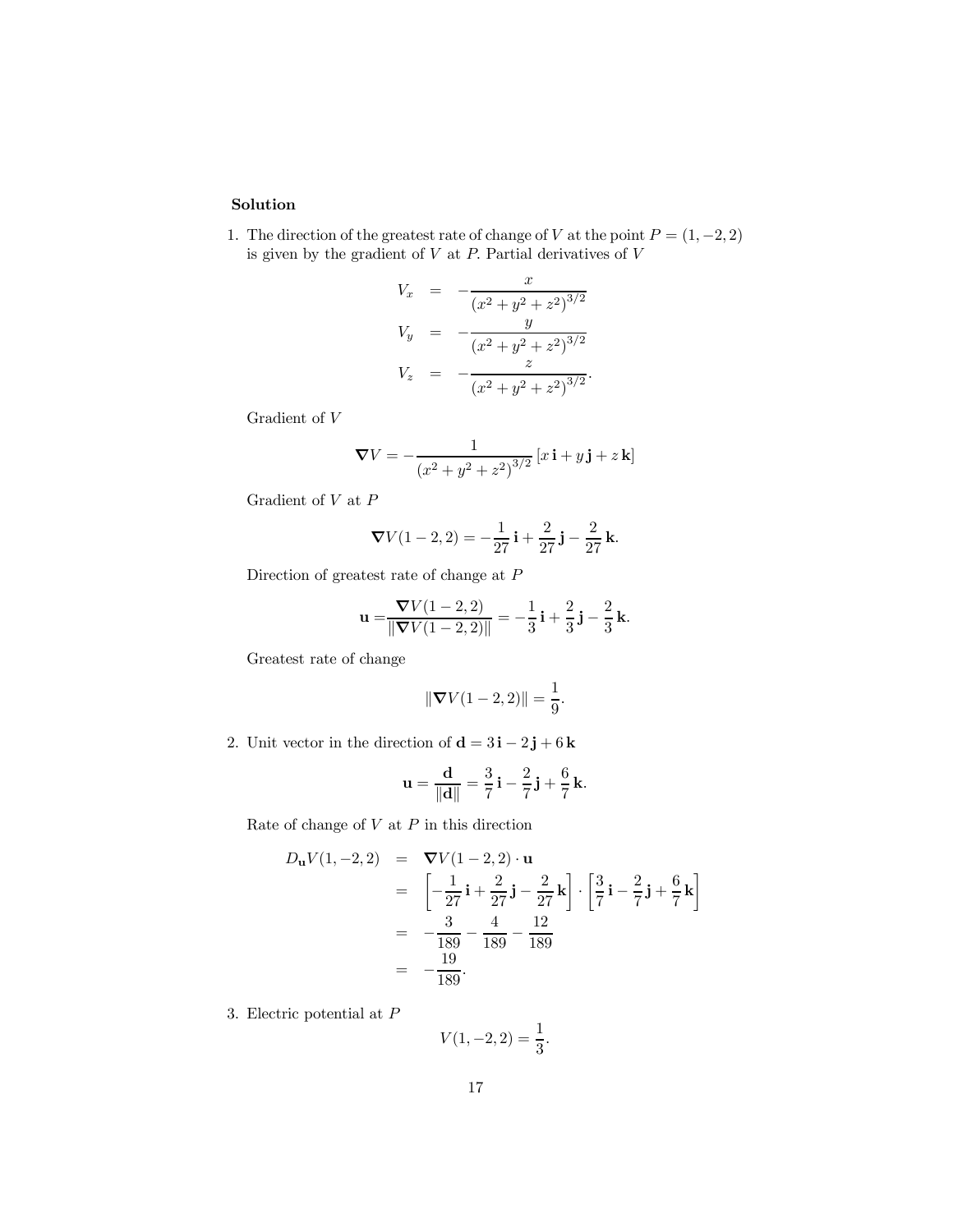Level surface  $V(x, y, z)=1/3$ ,

$$
\frac{1}{\sqrt{x^2 + y^2 + z^2}} = \frac{1}{3}
$$

or

$$
x^2 + y^2 + z^2 = 9
$$

which is the sphere of radius 3 centered at the origin.

Tangent Plane and Normal Line to a Surface in the 3D Space The surface defined by the implicit equation  $f(x, y, z)=0$  can be viewed as a level surface of the function of three variables  $w = f(x, y, z)$ . Therefore, given a point  $P_0 = (x_0, y_0, z_0)$  on the surface, the vector

$$
\nabla f(x_0, y_0, z_0) = \frac{\partial f}{\partial x}(x_0, y_0, z_0) \mathbf{i} + \frac{\partial f}{\partial y}(x_0, y_0, z_0) \mathbf{j} + \frac{\partial f}{\partial z}(x_0, y_0, z_0) \mathbf{k}
$$

is orthogonal to the tangent plane through that point  $P_0$ . Then, the equation of the tangent plane to the surface in its point-normal form is given by

$$
\frac{\partial f}{\partial x}(x_0, y_0, z_0)(x - x_0) + \frac{\partial f}{\partial y}(x_0, y_0, z_0)(y - y_0) + \frac{\partial f}{\partial z}(x_0, y_0, z_0)(z - z_0) = 0.
$$

The gradient vector  $\nabla f(x_0, y_0, z_0)$  is also the directional vector of the normal line to the surface at  $P_0$ . The parametric equations of this line are

$$
x = x_0 + f_x(x_0, y_0, z_0)t, \quad y = y_0 + f_y(x_0, y_0, z_0)t, \quad z = z_0 + f_z(x_0, y_0, z_0)t.
$$

In continuous form the tangent line is given by

$$
\frac{x - x_0}{f_x(P_0)} = \frac{y - y_0}{f_y(P_0)} = \frac{z - z_0}{f_z(P_0)}
$$

.

Example 16 Find the tangent plane and normal line to the surface (ellipsoid)

$$
2x^2 + y^2 + 5z^2 - 11 = 0.
$$

at the point  $P_0 = (1, 2, 1)$ .

Solution This ellipsoid is a level surface of the function

$$
f(x, y, z) = 2x^2 + y^2 + 5z^2 - 11.
$$

Gradient of the function

$$
\nabla f = 4x \mathbf{i} + 2y \mathbf{j} + 10z \mathbf{k}
$$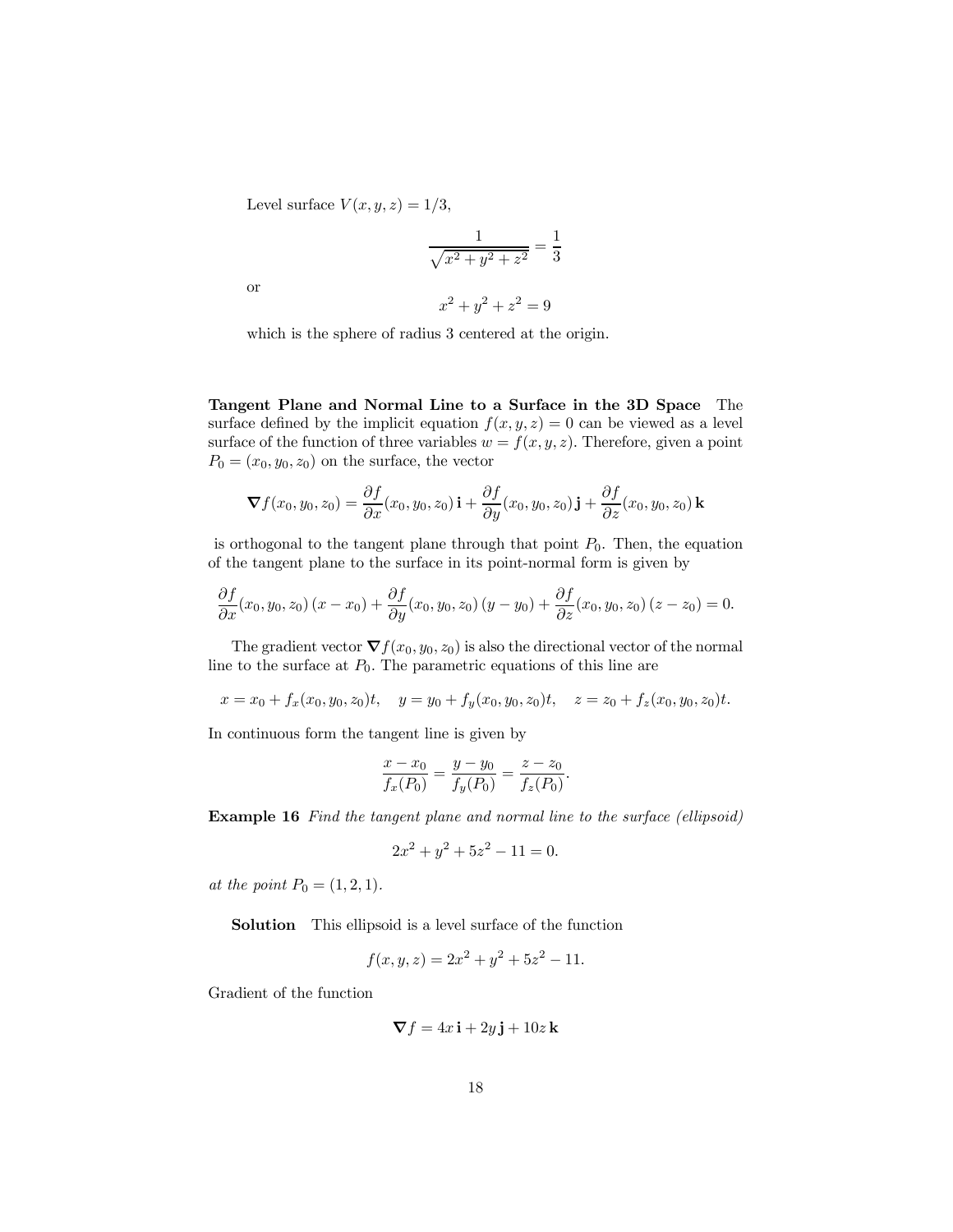Gradient at the point  $P_0 = (1, 2, 1)$ 

$$
\nabla f(1,2,1) = 4\mathbf{i} + 4\mathbf{j} + 10\mathbf{k}.
$$

Equation of the tangent plane at  $P_0$ 

$$
4(x - 1) + 4(y - 2) + 10(z - 1) = 0
$$

or

$$
2x + 2y + 5z = 11.
$$

Parametric equations of the tangent line

$$
x = 1 + 2t
$$
,  $y = 2 + 2t$ ,  $z = 1 + 5t$ .

# 7 Maxima and Minima

The key to find the local maxima and/or minima of a function of a single variable  $y = f(x)$  is to look for the points where  $f'(x) = 0$ , i.e. the points where the tangent to the graph of  $f$  is horizontal. We will extend this idea to the case of a function of two variables.

**First Derivative Test for Local Extrema** If a function  $z = f(x, y)$  has a local maximum or minimum value at a point  $(x_0, y_0)$  the function of a single variable  $z = f(x, y_0)$  has also a local extreme value at the point  $x = x_0$ . As a consequence its derivative has to be zero at the point, i.e.  $f_x(x_0, y_0)=0$ . In the same way, the function of a single variable  $z = f(x_0, y)$  has also a local extreme value at the point  $y = y_0$  and its derivative has to be zero, i.e.  $f_y(x_0, y_0) = 0$ .

Proposition 17 (Necessary conditions for local extreme value) If a function  $z = f(x, y)$  has a local maximum or minimum value at an interior point  $(x_0, y_0)$  of its domain then  $f_x(x_0, y_0)=0$  and  $f_y(x_0, y_0)=0$ .

If the function is differentiable and both partial derivatives are zero the tangent plane is given by

$$
z = f(x_0, y_0) + 0(x - x_0) + 0(y - y_0)
$$
  
= f(x\_0, y\_0)

and we conclude that the surface has horizontal tangent plane at a local extremum.

#### Critical Points and Saddle Points

Definition 18 (Critical Points) An interior point in the domain of a function  $z = f(x, y)$  is said to be a critical point of f if the point satisfies the equations

$$
f_x = 0, \quad f_y = 0
$$

or one or both partial derivatives do not exist at the point.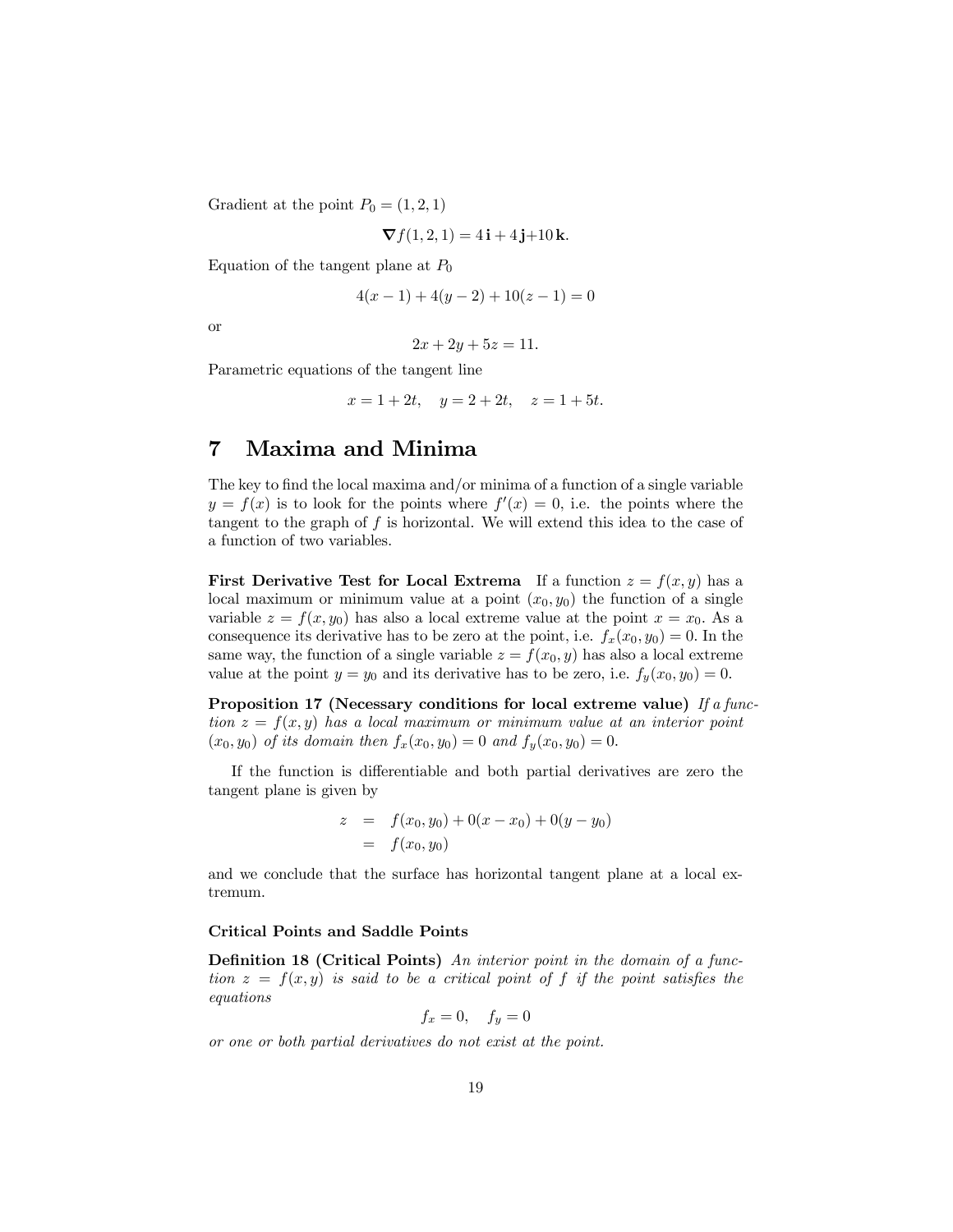As a consequence, the only points where a function can have extrema are critical points or boundary points. As with differentiable functions of one variable not all critical points correspond to a extreme value of the function.

**Definition 19 (Saddle Points)** A differentiable function  $z = f(x, y)$  has a saddle point at a critical point  $(x_0, y_0)$  if in every open disk centered at  $(x_0, y_0)$ there exist points  $(x, y)$  in the domain of f such that  $f(x, y) > f(x_0, y_0)$  and there exist points  $(x, y)$  in the domain of f such that  $f(x, y) < f(x_0, y_0)$ .

Critical points can be tested for local extrema using the following test based on the second order partial derivatives.

**Proposition 20** Let  $z = f(x, y)$  be a function with first and second partial derivatives continuous on a disk centered at a point  $(x_0, y_0)$ . Assume  $(x_0, y_0)$  is a critical point f, i.e.  $f_x(x_0, y_0) = f_y(x_0, y_0) = 0$ , and let

$$
\Delta = \begin{vmatrix} f_{xx}(x_0, y_0) & f_{xy}(x_0, y_0) \ f_{xy}(x_0, y_0) & f_{yy}(x_0, y_0) \end{vmatrix} = f_{xx}(x_0, y_0) f_{yy}(x_0, y_0) - [f_{xy}(x_0, y_0)]^2.
$$

Then,

- 1. If  $\Delta > 0$  and  $f_{xx}(x_0, y_0) > 0$ , f has a local minimum at  $(x_0, y_0)$ .
- 2. If  $\Delta > 0$  and  $f_{xx}(x_0, y_0) < 0$ , f has a local maximum at  $(x_0, y_0)$ .
- 3. If  $\Delta < 0$ , f has a saddle point at  $(x_0, y_0)$ .
- 4. If  $\Delta = 0$ , the test does not give any information.

**Example 21** Find the extreme values of the function  $f(x, y) = x^2 + y^2 - xy$  $x - y$ .

Solution The function has partial derivatives everywhere. The critical points are the solutions to the system of equations

$$
f_x = 2x - y - 1 = 0
$$
  
\n
$$
f_y = 2y - x - 1 = 0.
$$

The only solution to this system is the point  $x = 1, y = 1$ . The second order partial derivatives are

$$
f_{xx} = 2
$$
,  $f_{xy} = -1$ ,  $f_{yy} = 2$ .

Then,

$$
\Delta = \begin{vmatrix} 2 & -1 \\ -1 & 2 \end{vmatrix} = 3 > 0 \text{ and } f_{xx} = 2 > 0.
$$

From the second partial derivative test we conclude that the function has a local minimum at the point (1, 1). The value of f at this point is  $f(1, 1) = -1$ .

**Example 22** Find the extreme values of the function  $f(x, y) = x^2 - y^2$ .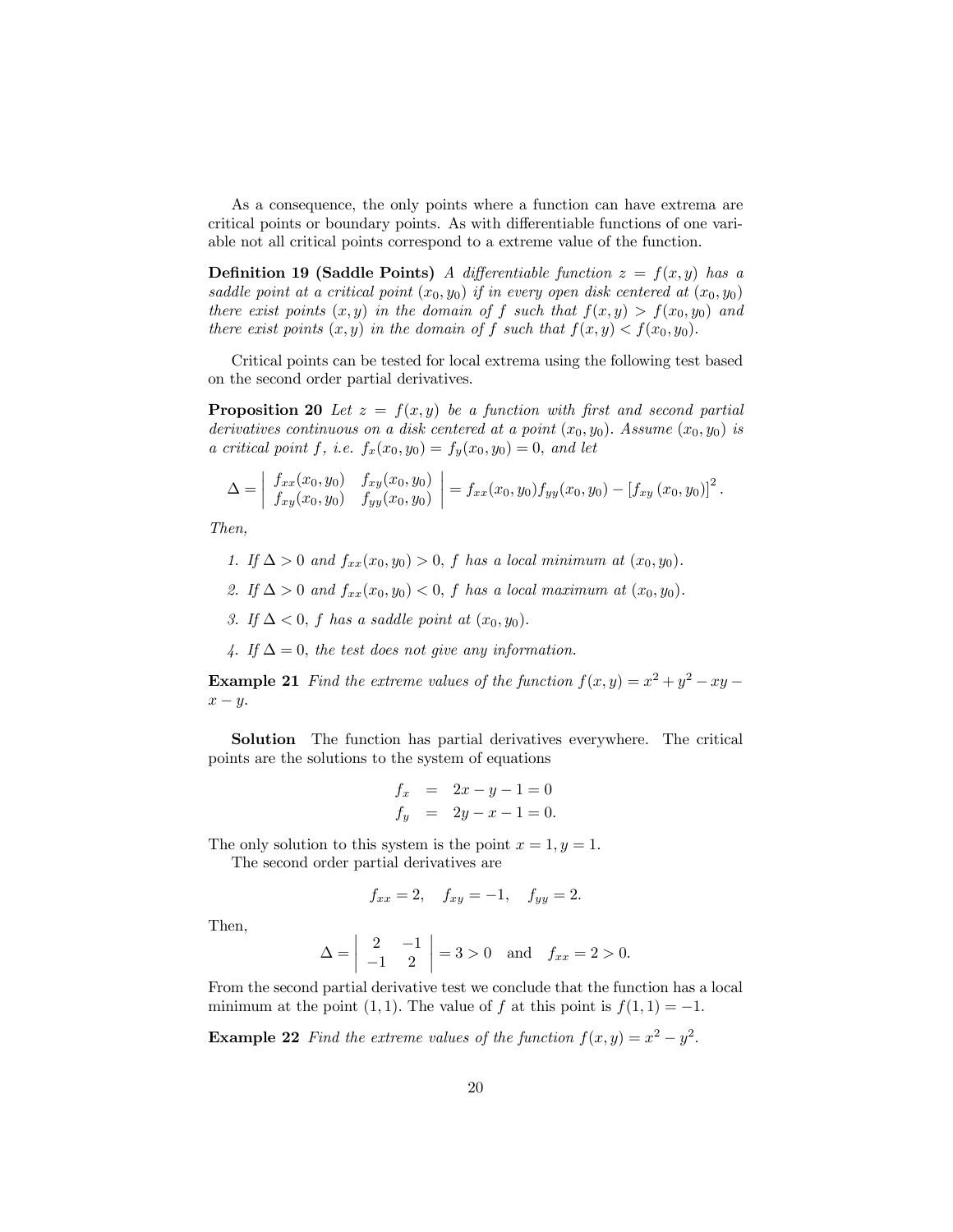Solution The function has partial derivatives everywhere. The critical points are the solutions to the system of equations

$$
f_x = 2x = 0
$$
  

$$
f_y = -2y = 0.
$$

The only solution to this system is the point  $x = 0, y = 0$ . The second order partial derivatives are

$$
f_{xx} = 2
$$
,  $f_{xy} = 0$ ,  $f_{yy} = -2$ .

Then,

$$
\Delta = \begin{vmatrix} 2 & 0 \\ 0 & -2 \end{vmatrix} = 4 < 0.
$$

From the second partial derivative test we conclude that the function has a saddle point at  $(0, 0)$ . The function has no local extrema.

Absolute Extrema on Closed Bounded Regions We say that a plane region  $D$  is closed if it contains all its boundary points. If there exists a disk B of radius  $r > 0$  containing D, i.e. such that  $D \subset B$ , we say that the region  $D$  is bounded.

A continuous function  $f(x, y)$  on a closed and bounded region D always has an absolute maximum value and absolute minimum value. The function can assume these absolute extrema at more than one point.

Absolute extreme are found by inspection once you have

- 1. a first list including all the critical points in the interior of D
- 2. a second list with all local extrema on the boundary of D.

**Example 23** Find the absolute extreme values of the function  $f(x, y) = x^2 + y^2$  $y^{2} - xy - x - y$  in the closed triangular region D limited by the line  $x + y = 3$ and the coordinate axis.

**Solution** The only critical point of the function  $f$  is the point  $(1, 1)$ , see example above. Since this point is an interior point of  $D$  is a possible point for absolute extremum.

The boundary of the region  $D$  is formed by the three sides of the triangle, the side  $x + y = 3$ , the side  $y = 0$  and the side  $x = 0$ . We will consider each side separately.

1. On the side  $x + y = 3$ , we have  $y = 3 - x$  and  $0 \le x \le 3$ . The extreme values of  $f$  on this side are given are the extreme values of the single variable function

$$
F_1(x) = f(x, 3-x)
$$
  
=  $x^2 + (3-x)^2 - x(3-x) - 3$   
=  $3x^2 - 9x + 6$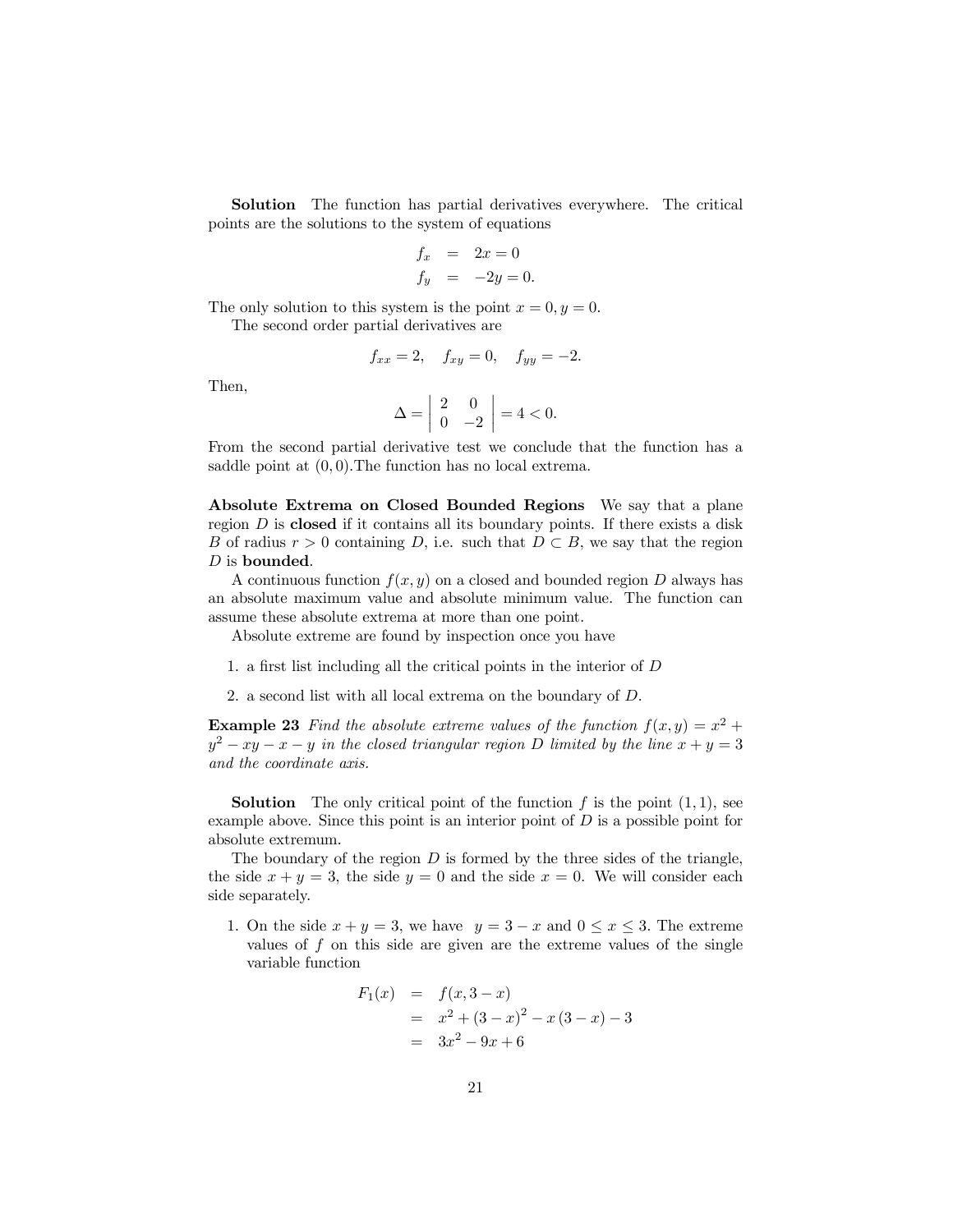on the interval  $0 \le x \le 3$ . These extreme values may occur at the points of the interval  $0 < x < 3$  where

$$
F_1'(x) = 6x - 9 = 0
$$

i.e.  $x = 3/2$  or at the endpoints  $x = 0$  and  $x = 3$ . Therefore we have three possible extrema of f on this side, the point  $x = 3/2$ ,  $y = 3-x = 3/2$  and the vertices  $(0, 3)$  and  $(3, 0)$ .

2. On the side  $y = 0, 0 \le x \le 3$ , the extreme values of f are the extreme values of the single variable function

$$
F_2(x) = f(x,0)
$$
  
= 
$$
x^2 - x
$$

on the interval  $0 \le x \le 3$ . These extreme values may occur at the points of the interval  $0 < x < 3$  where

$$
F_2'(x) = 2x - 1 = 0
$$

i.e.  $x = 1/2$  or at the endpoints  $x = 0$  and  $x = 3$ . Therefore we have three possible extrema of f on this side, the point  $x = 1/2$ ,  $y = 0$  and the vertices  $(0,0)$  and  $(3,0)$ .

3. On the side  $x = 0, 0 \le y \le 3$ , the extreme values of f are the extreme values of the single variable function

$$
F_3(y) = f(0, y)
$$
  
=  $y^2 - y$ 

on the interval  $0 \le x \le 3$ . These extreme values may occur at the points of the interval  $0 < x < 3$  where

$$
F_3'(y) = 2y - 1 = 0
$$

i.e.  $y = 1/2$  or at the endpoints  $y = 0$  and  $y = 3$ . Therefore we have three possible extrema of f on this side, the point  $y = 1/2$ ,  $x = 0$  and the vertices  $(0,0)$  and  $(0,3)$ .

In total we have the following list of candidates:

$$
(1,1), (3/2,3/2), (1/2,0), (0,1/2), (3,0), (0,3), (0,0).
$$

The values of at these points are

$$
f(1,1) = -1
$$
  
\n
$$
f(3/2,3/2) = -3/4
$$
  
\n
$$
f(1/2,0) = f(0,1/2) = -1/4
$$
  
\n
$$
f(3,0) = f(0,3) = 6
$$
  
\n
$$
f(0,0) = 0
$$

By inspection we conclude that  $f$  reaches an absolute maximum value of 6 at the points  $(3,0)$  and  $(0,3)$ . The absolute minimum of f is  $-1$  which f assumes at the point  $(1, 1)$ .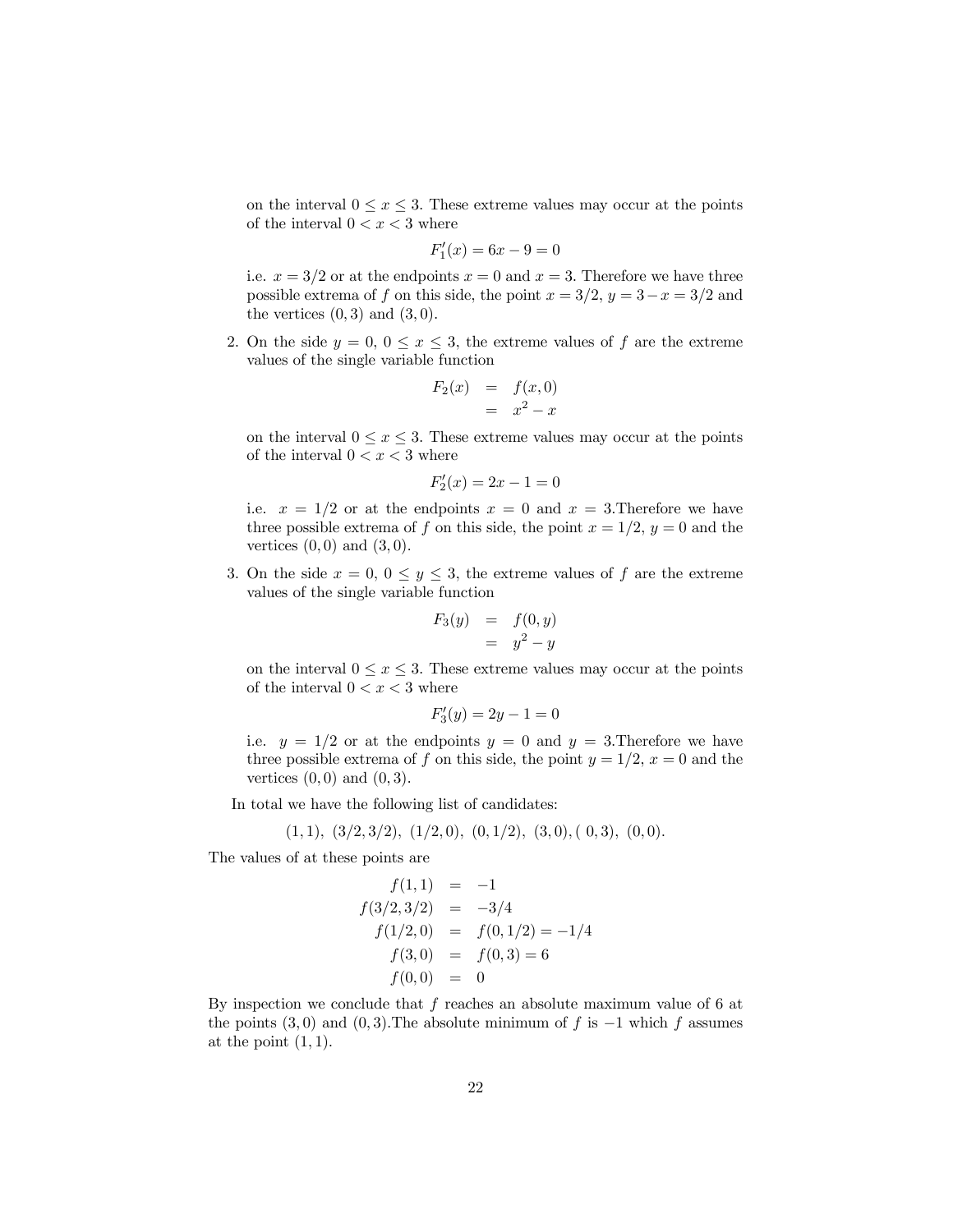## 8 Lagrange Multipliers

We sometimes need to find the extrema of a function when the independent variables are constrained by one or more conditions. For instance given a function  $z = f(x, y)$  we might want to find the maximum and minimum value f takes on the curve defined by the equation  $g(x, y)=0$ . In some cases it is possible to solve for y or find a convenient parametrization of the curve to reduce the problem to one independent variable. This is not always possible or convenient and less so in more general situations in which more independent variables and more constraints are involved.

In this section we present a more elegant a powerful technique called the method of Lagrange multipliers. First we will examine the case of max/min problems with one constrain and then we will extend it to two or more constraints.

Max-Min Problems with One Constrain Assume the following max/min. problem: Find the extrema of a function  $z = f(x, y)$  subject to the condition  $g(x, y) = 0$ . The Lagrange multipliers method is based on the following result.

**Proposition 24** Let  $f(x, y)$  and  $g(x, y)$  be two functions with continuous partial derivatives at a point  $(x_0, y_0)$  such that  $g(x_0, y_0) = 0$  and  $\nabla g(x_0, y_0) \neq \mathbf{0}$ . If f reaches a local extremum at  $(x_0, y_0)$  subject to the condition  $g(x, y)=0$  then there exists a real number  $\lambda$  such that

$$
\nabla f(x_0, y_0) = \lambda \nabla g(x_0, y_0).
$$

In order to apply this result in a systematic way we will proceed as follows:

1. Create a new auxiliary function L

$$
L(x, y, \lambda) = f(x, y) - \lambda g(x, y)
$$

where  $\lambda$  is a new independent variable called a Lagrange multiplier.

2. Find the critical points of the auxiliary function  $L$ , i.e. the solutions  $(x, y, \lambda)$  of the system of equations

$$
L_x = f_x - \lambda g_x = 0
$$
  
\n
$$
L_y = f_y - \lambda g_y = 0
$$
  
\n
$$
L_\lambda = g = 0.
$$

- 3. Make a list with all the points  $(x, y)$  such that  $(x, y, \lambda)$  is a critical point obtained in step 2. Add to this list those points such that  $\nabla g \neq 0$  and  $q=0$  if any.
- 4. Analyze the points on this list for maximum or minimum in the usual way.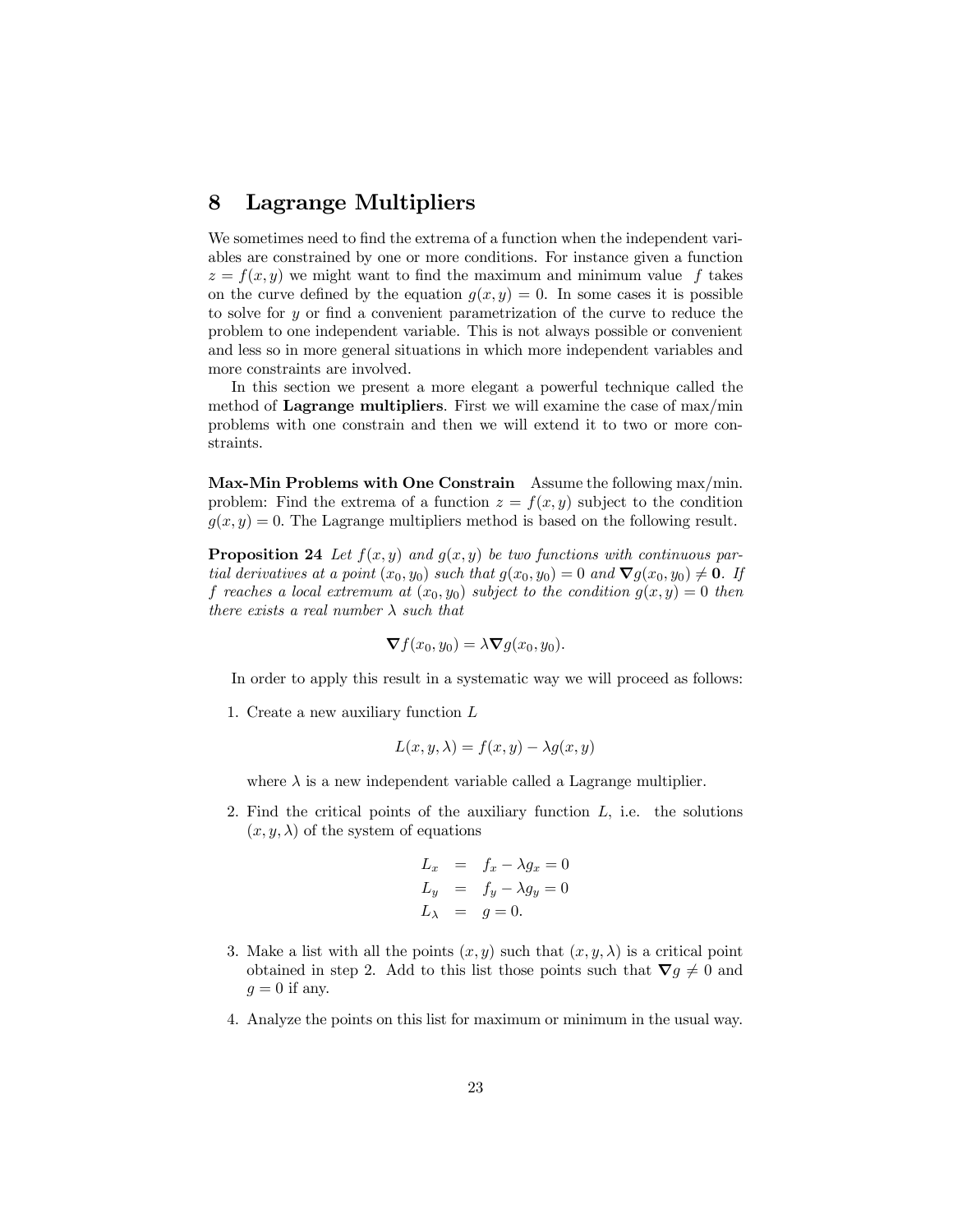This method applies to a functions of three or more variable. If  $w = f(x, y, z)$ is a function of three variables and we want to find the extrema that  $f$  takes on the surface  $g(x, y, z)=0$  we proceed in the same way. The only difference is that the function  $L = f - \lambda g$  now has four variables x, y, z and  $\lambda$  and in step 2 the system is a system of four equations

$$
f_x - \lambda g_x = 0
$$
,  $f_y - \lambda g_y = 0$ ,  $f_z - \lambda g_z = 0$ ,  $g = 0$ .

in four unknowns.

**Example 25** Find the extrema of the function  $f(x, y) = xy$  on the ellipse  $2x^2 + y^2 = 1$  $3y^2 = 6$ .

Solution The Lagrange function is

$$
L(x, y, \lambda) = xy - \lambda(2x^2 + 3y^2 - 6).
$$

To find the critical points of L we calculate its partial derivatives, set them to zero and solve the resulting system

$$
L_x = y - 4\lambda x = 0
$$
  
\n
$$
L_y = x - 6\lambda y = 0
$$
  
\n
$$
L_\lambda = 2x^2 + 3y^2 - 6 = 0.
$$

Multiplying the first equation by  $3y$  and the second one by  $2x$  we get

$$
3y^2 - 12\lambda xy = 0
$$
  

$$
2x^2 - 12\lambda xy = 0
$$

and subtracting them

$$
3y^2 = 2x^2.
$$

This equation together with the equation of the ellipse gives

$$
2x^2 = 3 \quad \text{and} \quad y^2 = 1.
$$

Therefore the extrema are found among the four points

$$
\left(\pm \frac{\sqrt{6}}{2},\pm 1\right).
$$

Max-Min Problems with Two Constraints Assume the following max/min. problem: Find the extrema of a function  $w = f(x, y, z)$  subject to the conditions  $g_1(x, y, z)=0, g_2(x, y, z)=0$ . In this case the Lagrange multipliers method requires two Lagrange multipliers and it is based on the following result.